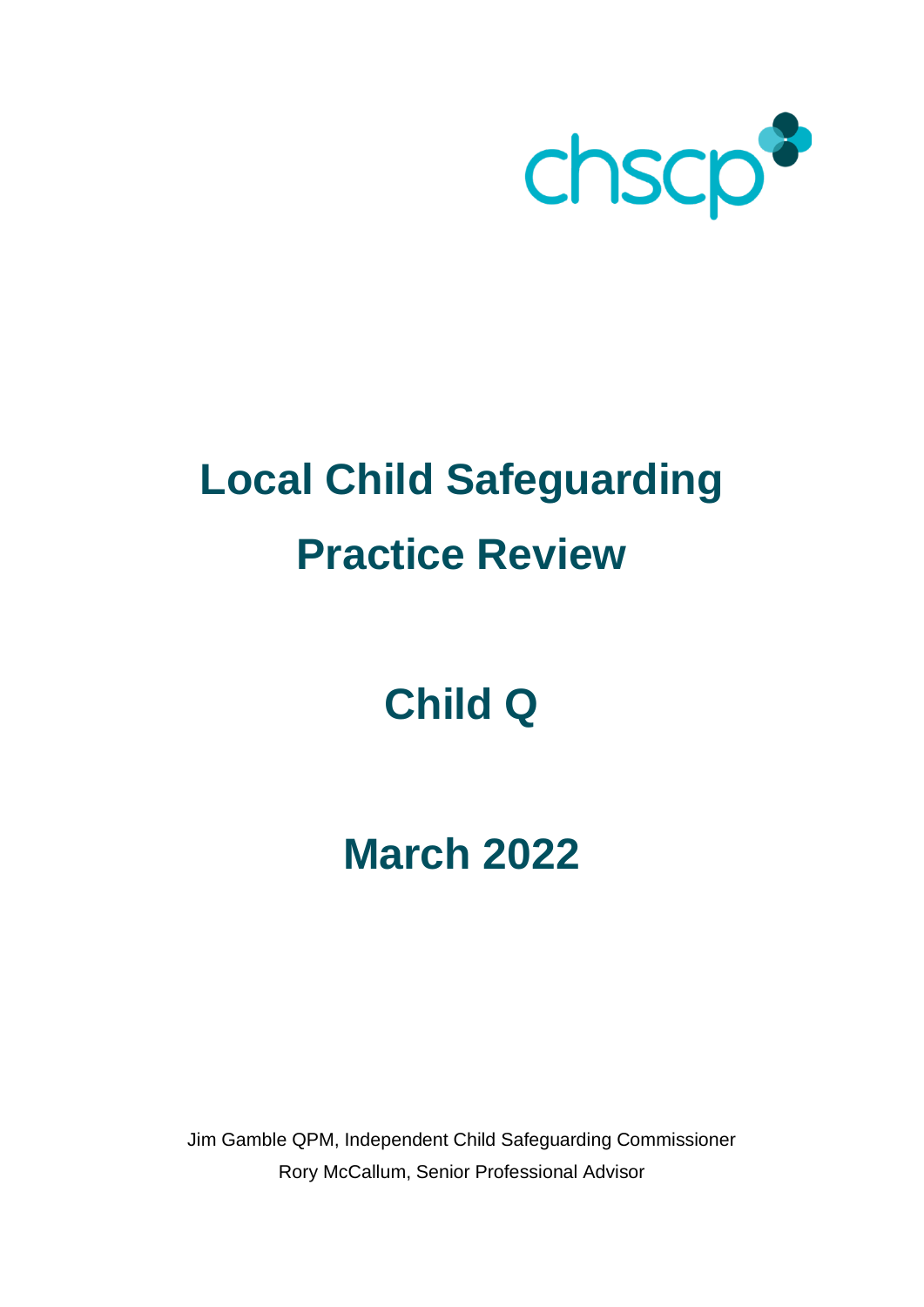## **Contents**

| 1.             |  |
|----------------|--|
| 2.             |  |
|                |  |
|                |  |
|                |  |
|                |  |
|                |  |
|                |  |
|                |  |
|                |  |
| 3 <sub>1</sub> |  |
| 4.             |  |
| 5.             |  |
|                |  |
|                |  |
|                |  |
|                |  |
|                |  |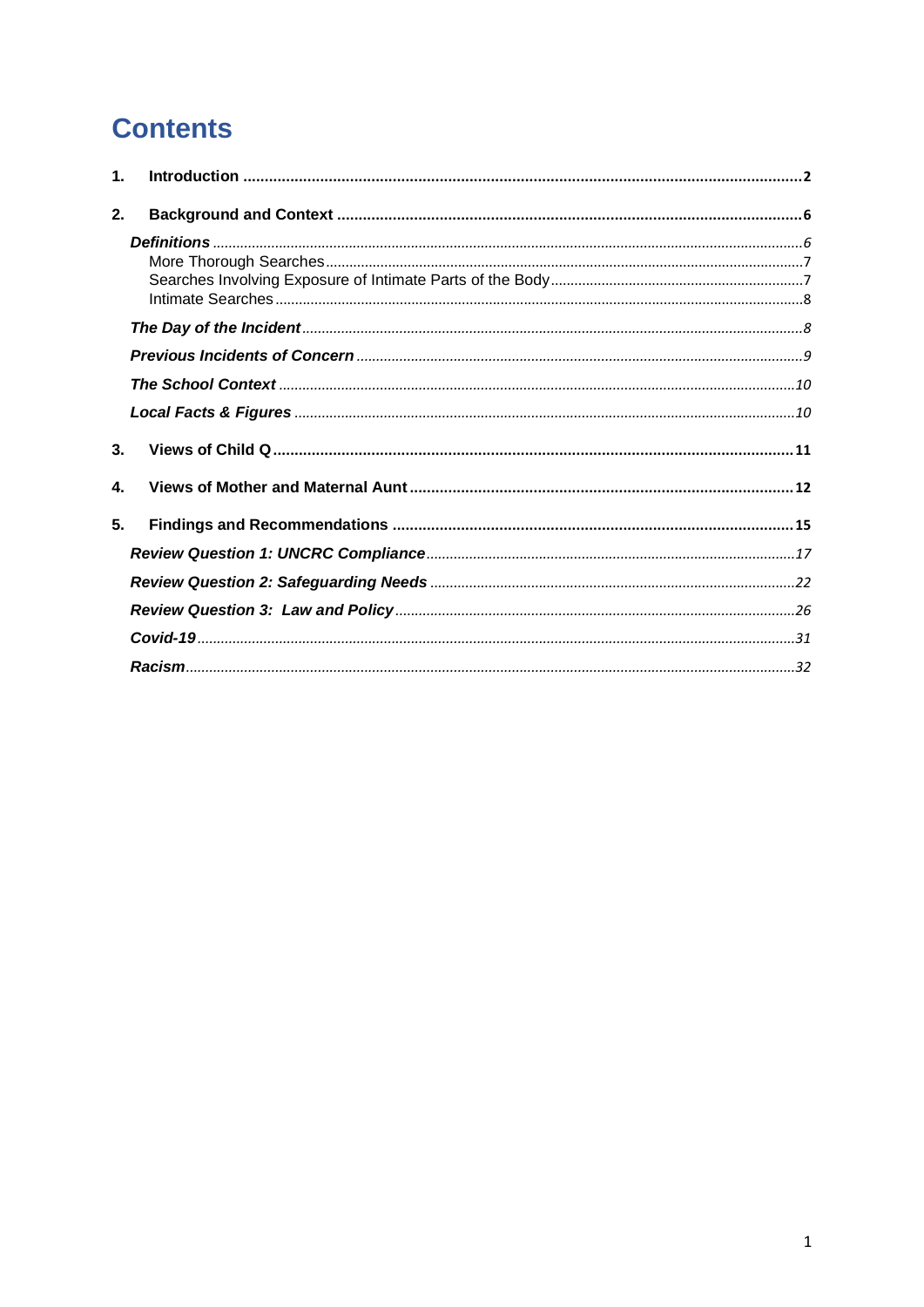### <span id="page-2-0"></span>**1. Introduction**

- 1.1 In 2020, Child Q, a Black female child of secondary school age, was strip searched by female police officers from the Metropolitan Police Service (MPS). The search, which involved the exposure of Child Q's intimate body parts, took place on school premises, without an Appropriate Adult present and with the knowledge that Child Q was menstruating.
- 1.2 Teachers told the review that on the day of the search they believed Child Q was smelling strongly of cannabis and suspected that she might be carrying drugs. On questioning Child Q, she denied using or having any drugs in her possession. A search of her bag, blazer, scarf, and shoes revealed nothing of significance.
- 1.3 Remaining concerned, teachers sought advice from the Safer Schools Police Officer. Due to the restrictions arising from Covid-19, this officer was not on site. He recommended that the school call 101 and ask for a female officer to attend.
- 1.4 A male and female officer subsequently arrived at the school, followed by another two officers (one of whom was also female). After discussions between the police and teachers, Child Q was escorted to the medical room. She was subsequently strip searched.
- 1.5 No Appropriate Adult was in attendance, teachers remained outside the room and Child Q's mother was not contacted in advance. No drugs were found during either the strip search or a search of the room in which Child Q had been waiting beforehand.
- 1.6 Child Q was later allowed to return home where she disclosed the events to her mother. Child Q described how she had been strip searched whilst menstruating. Due to the level of her distress, Child Q's mother took her to the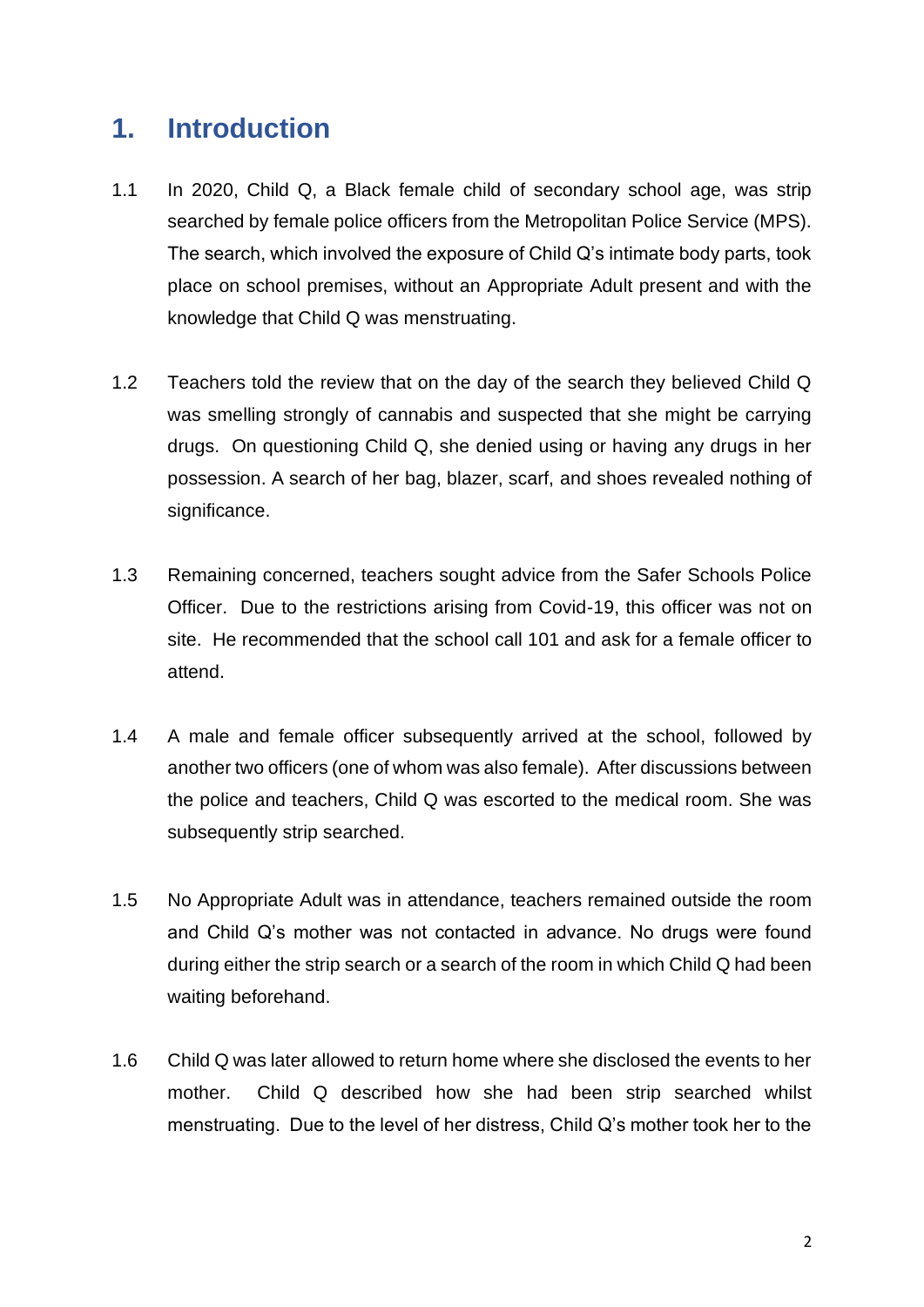family GP who made a referral for psychological support. This led to contact with Hackney Children and Families Services (Hackney CFS).

1.7 Given these circumstances, a Rapid Review was initiated by the City & Hackney Safeguarding Children Partnership (CHSCP). The Rapid Review report was submitted to the Child Safeguarding Practice Review Panel<sup>1</sup> (the Panel) in early 2021. As part of its response, the Panel made the following suggestion.

*'We noted your decision to carry out a local child safeguarding practice review (LCSPR) but would encourage you to think carefully about whether one is necessary as we felt that this case was not notifiable and did not meet the criteria for an LCSPR.'*

- 1.8 Despite this suggestion, a Local Child Safeguarding Practice Review (*the review*) was nonetheless initiated. The delegated decision to do this was made by the CHSCP's Independent Child Safeguarding Commissioner (ICSC) and ratified by safeguarding partners in line with the CHSCP's written safeguarding arrangements.
- 1.9 In considering the relevant statutory guidance<sup>2</sup>, the overwhelming opinion was that Child Q had been exposed to a traumatic incident and had undoubtedly suffered harm. Whilst there was less certainty about whether the precise definition of a '*serious child safeguarding case*' had been met, there was little doubt that the impact on Child Q had been profound. The repercussions on Child Q's emotional health were obvious and ongoing. Given the context of where and how the search took place, it was impossible not to view these circumstances as anything other than the most serious and significant.
- 1.10 The incident also illustrated unambiguous issues of importance that warranted independent analysis, not least the potential impact of disproportionality and racism and how these factors might have influenced the actions of organisations and individual professionals.

<sup>1</sup> <https://www.gov.uk/government/organisations/child-safeguarding-practice-review-panel/about>

<sup>&</sup>lt;sup>2</sup> Working Together 2018, Chapter 4 para 15-19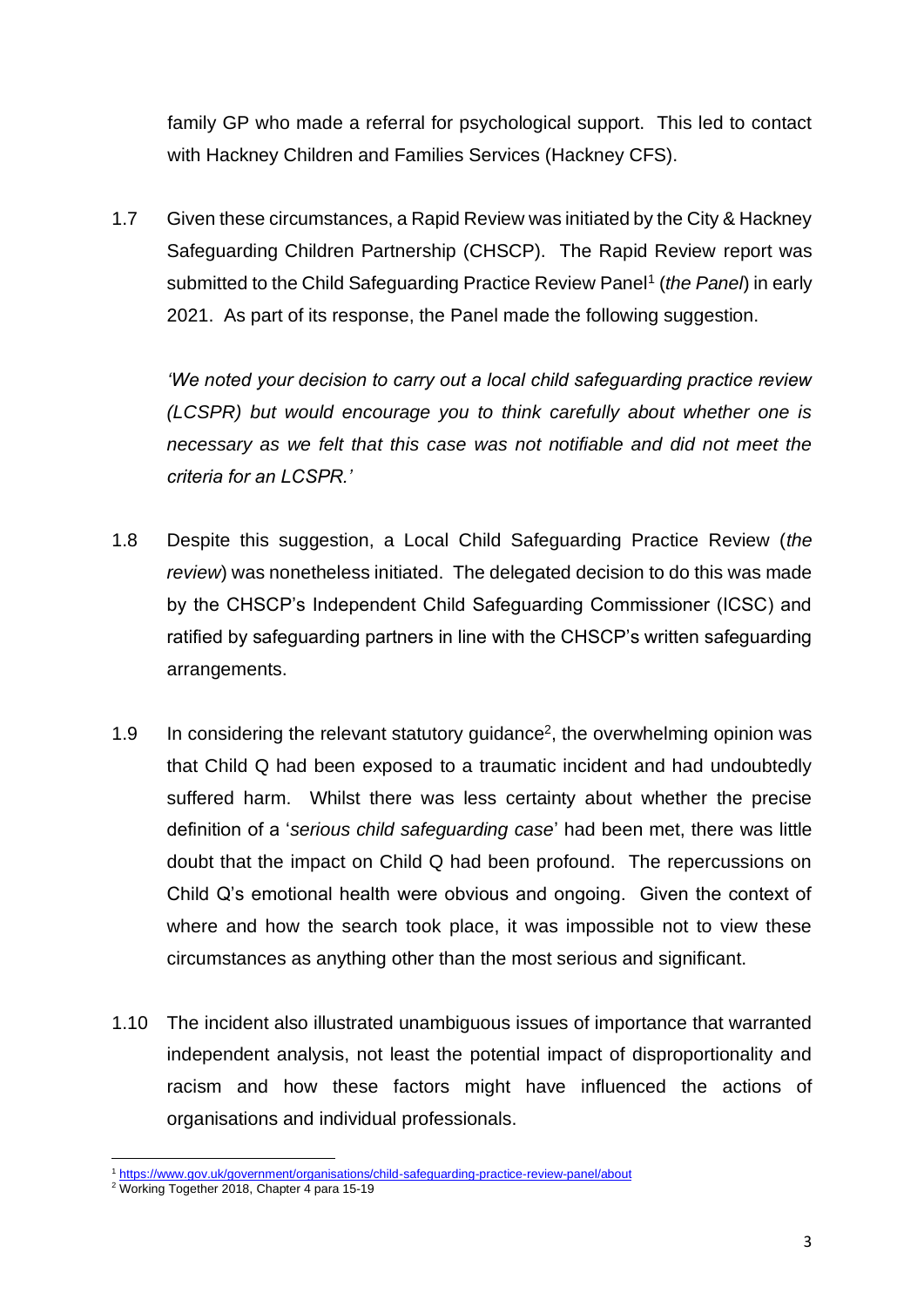- 1.11 Indeed, reinforcing the gravity with which this case was being viewed, Ofsted's National Director for Social Care and Regional Director for London were engaged by the CHSCP and verbally appraised of its details.
- 1.12 Terms of Reference were set for the review, with the methodology requiring the following questions to be addressed:
	- Was the rationale and practice to strip search Child Q sufficiently attuned to the rights of children as set out in the relevant articles of the United Nations Convention on the Rights of the Child?
	- Was practice involving Child Q sufficiently focused on her potential safeguarding needs?
	- Is the law and policy, which informs local practice, properly defined in the context of identifying potential risk and furthermore, does law and policy create the conditions whereby practice itself can criminalise and cause significant harm to children?
- 1.13 To ensure the review had access to relevant expertise, a reference panel including Black and Global Majority Ethnic<sup>3</sup> safeguarding professionals was also convened. Their input has been invaluable in helping to explore and validate the review's findings in the context of anti-racist practice.
- 1.14 These and other findings are consistent with the overall purpose of reviews. In line with statutory guidance, they are focused upon preventing or reducing the risk of recurrence of similar incidents. The review has not been *'conducted to hold individuals, organisations or agencies to account, as there are other processes for that purpose, including through employment law and disciplinary procedures, professional regulation and, in exceptional cases, criminal proceedings.*' 4
- 1.15 With regards to the above, following a formal complaint, Child Q's school swiftly responded to this by way of a Stage 2 investigation. Investigations remain

<sup>&</sup>lt;sup>3</sup> This terminology is used in place of Black and Minority Ethnic (BAME).

<sup>4</sup> [Working Together to Safeguard Children 2018, Chapter 4, para 4.](https://assets.publishing.service.gov.uk/government/uploads/system/uploads/attachment_data/file/942454/Working_together_to_safeguard_children_inter_agency_guidance.pdf)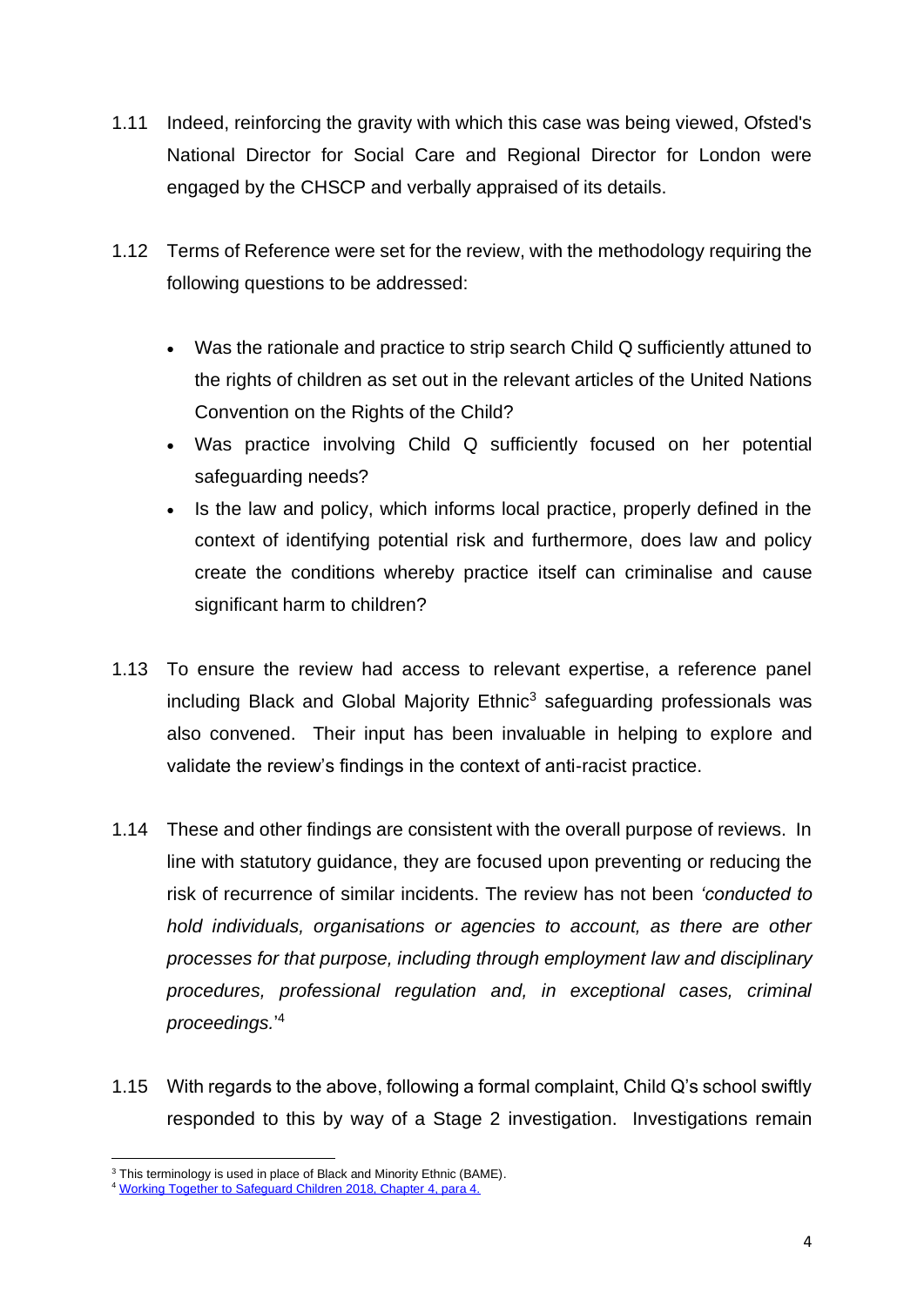ongoing by the Independent Officer for Police Conduct (IOPC) into the conduct of the police officers.

1.16 The review makes eight findings and 14 recommendations for improving practice.

**Finding 1: The school was fully compliant with expected practice standards when responding to its concerns about Child Q smelling of cannabis and its subsequent search of Child Q's coat, bag, scarf and shoes. This demonstrated good curiosity by involved staff and an alertness to potential indicators of risk.**

**Finding 2: The decision to strip search Child Q was insufficiently attuned to her best interests or right to privacy.** 

**Finding 3: School staff deferred to the authority of the police on their arrival at school. They should have been more challenging to the police, seeking clarity about the actions they intended to take. All practitioners need to be mindful of their duties to uphold the best interests of children.**

**Finding 4: School staff had an insufficient focus on the safeguarding needs of Child Q when responding to concerns about suspected drug use.**

**Finding 5: The application of the law and policy governing the strip searching of children can be variable and open to interpretation.** 

**Finding 6: The absence of any specific requirement to seek parental consent when strip searching children undermines the principles of parental responsibility and partnership working with parents to safeguard children.**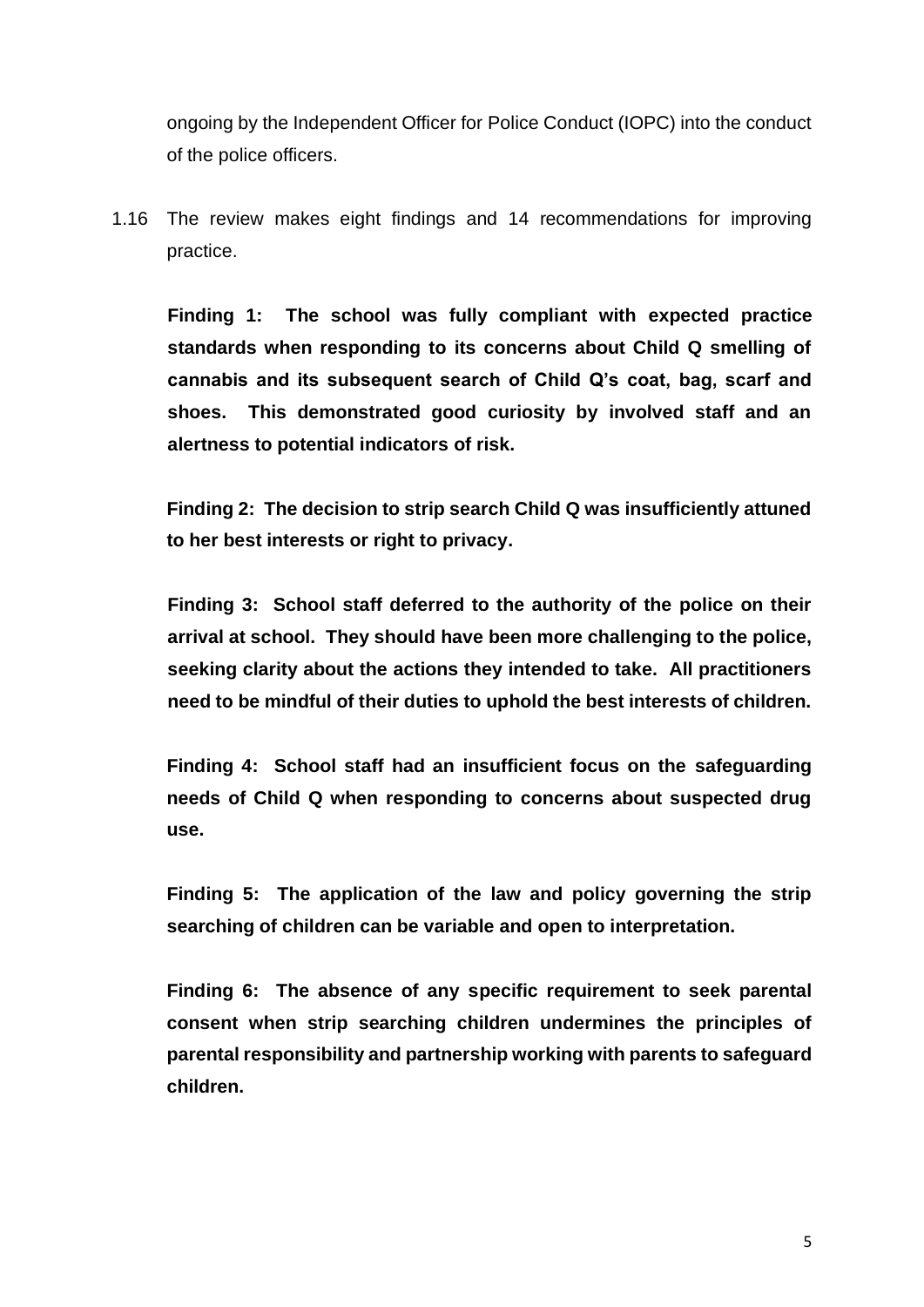**Finding 7: The Covid-19 restrictions in place at the time appeared to have frustrated effective communication between school staff and the Safer Schools Officer.** 

**Finding 8: Having considered the context of the incident, the views of those engaged in the review and the impact felt by Child Q and her family, racism (whether deliberate or not) was likely to have been an influencing factor in the decision to undertake a strip search.** 

## <span id="page-6-0"></span>**2. Background and Context**

- 2.1 Beyond the immediate events of the strip search at school, the review has kept information relating to the background and context of Child Q's lived experience to a minimum. The reasons for this are three-fold. Firstly, to protect Child Q's identity and that of her family, secondly, to allow for the report's publication and thirdly, because the review considers much of this information to be largely irrelevant.
- 2.2 To explain this latter point further, the review has been mindful not to detract from the incident itself. It has also been careful not to introduce a perception that there might be a 'rationale' to excuse the actions of some professionals based on who Child Q is, where she lives or what her family circumstances are.
- 2.3 The review is clear that the strip search of Child Q should never have happened and there was no reasonable justification for it.

#### <span id="page-6-1"></span>**Definitions**

2.4 A 'strip search' is a specific practice related to the overall stop and search powers available to the police. There are two distinct types of strip search that are outlined under the Police and Criminal Evidence Act (PACE) 1984.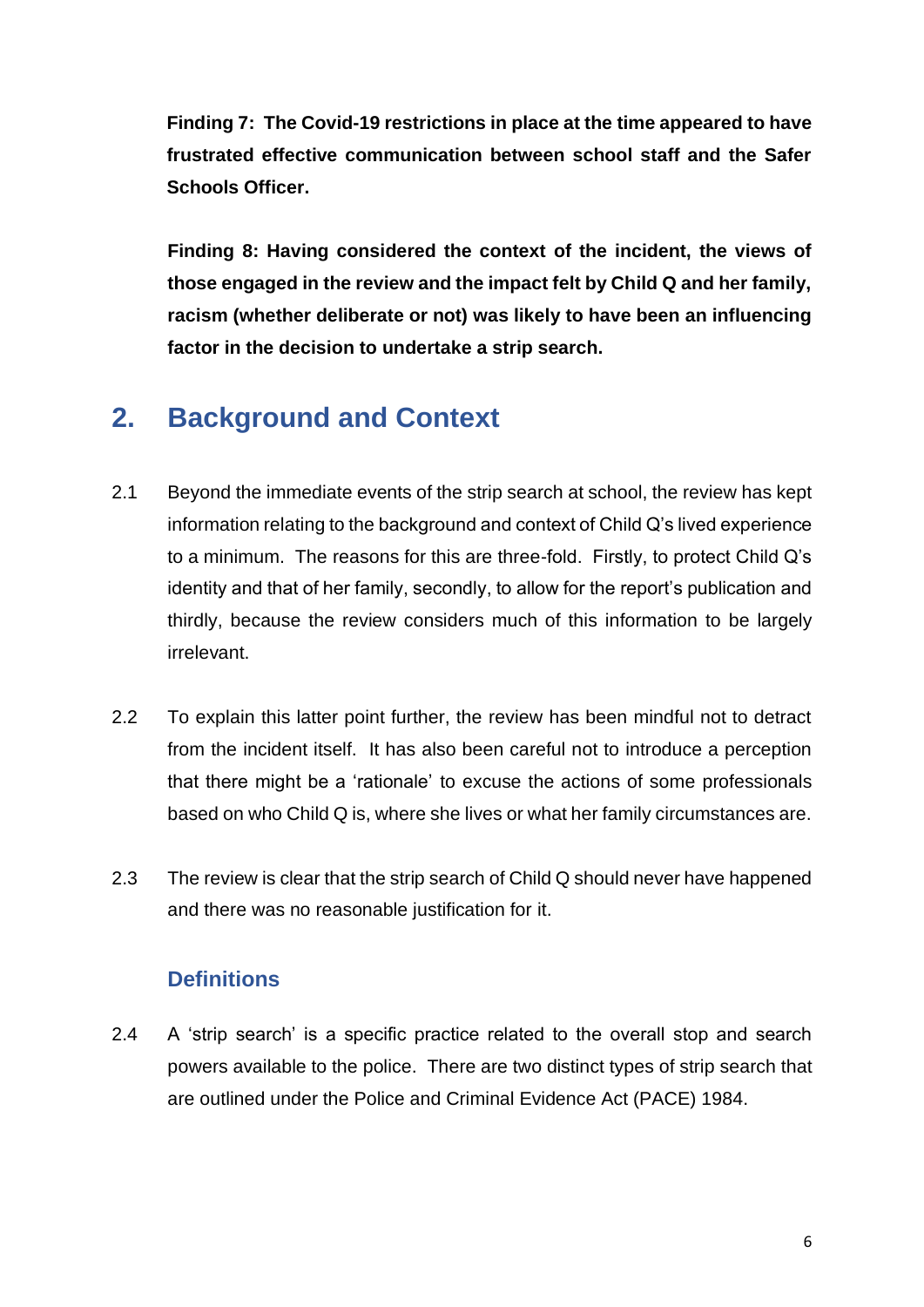#### **More Thorough Searches**

<span id="page-7-0"></span>2.5 A more thorough search, as part of a stop and search, is where an officer deems it necessary that the subject removes more than an outer coat, jacket or gloves. This process does not reveal intimate parts of the body. Powers for this more thorough search are set out under PACE Code A, [paragraph 3.6.](https://www.gov.uk/government/uploads/system/uploads/attachment_data/file/414195/2015_Code_A_web-19-03-15.pdf#page=15)

'*Where on reasonable grounds it is considered necessary to conduct a more thorough search (e.g. by requiring a person to take off a T-shirt), this must be done out of public view, for example, in a police van unless paragraph 3.7 applies, or police station if there is one nearby.*

*Any search involving the removal of more than an outer coat, jacket, gloves, headgear or footwear, or any other item concealing identity, may only be made by an officer of the same sex as the person searched and may not be made in the presence of anyone of the opposite sex unless the person being searched specifically requests it.'*

#### **Searches Involving Exposure of Intimate Parts of the Body**

- <span id="page-7-1"></span>2.6 Searches involving exposure of intimate parts of the body are where the person removes all or most of their clothing. They are, by definition, one of the most intrusive forms of search. As with searches involving less intrusion, they must only be used where it is necessary and reasonable, bearing in mind the object of the search.
- 2.7 Consultation with a supervisor is always required prior to such a search<sup>5</sup>. The police officer must be of the same sex as the person being searched and the process must be conducted in accordance with [paragraph 11](https://www.gov.uk/government/uploads/system/uploads/attachment_data/file/364707/PaceCodeC2014.pdf#page=64) of PACE Code C, Annex A. Full powers are set out under [PACE Code A, paragraph 3.7.](https://assets.publishing.service.gov.uk/government/uploads/system/uploads/attachment_data/file/903810/pace-code-a-2015.pdf#page=15)

'*Searches involving exposure of intimate parts of the body must not be conducted as a routine extension of a less thorough search, simply because nothing is found in the course of the initial search.* 

<sup>5</sup> College of Policing – [Authorised Professional Practice](https://www.app.college.police.uk/app-content/stop-and-search/legal/legal-application/)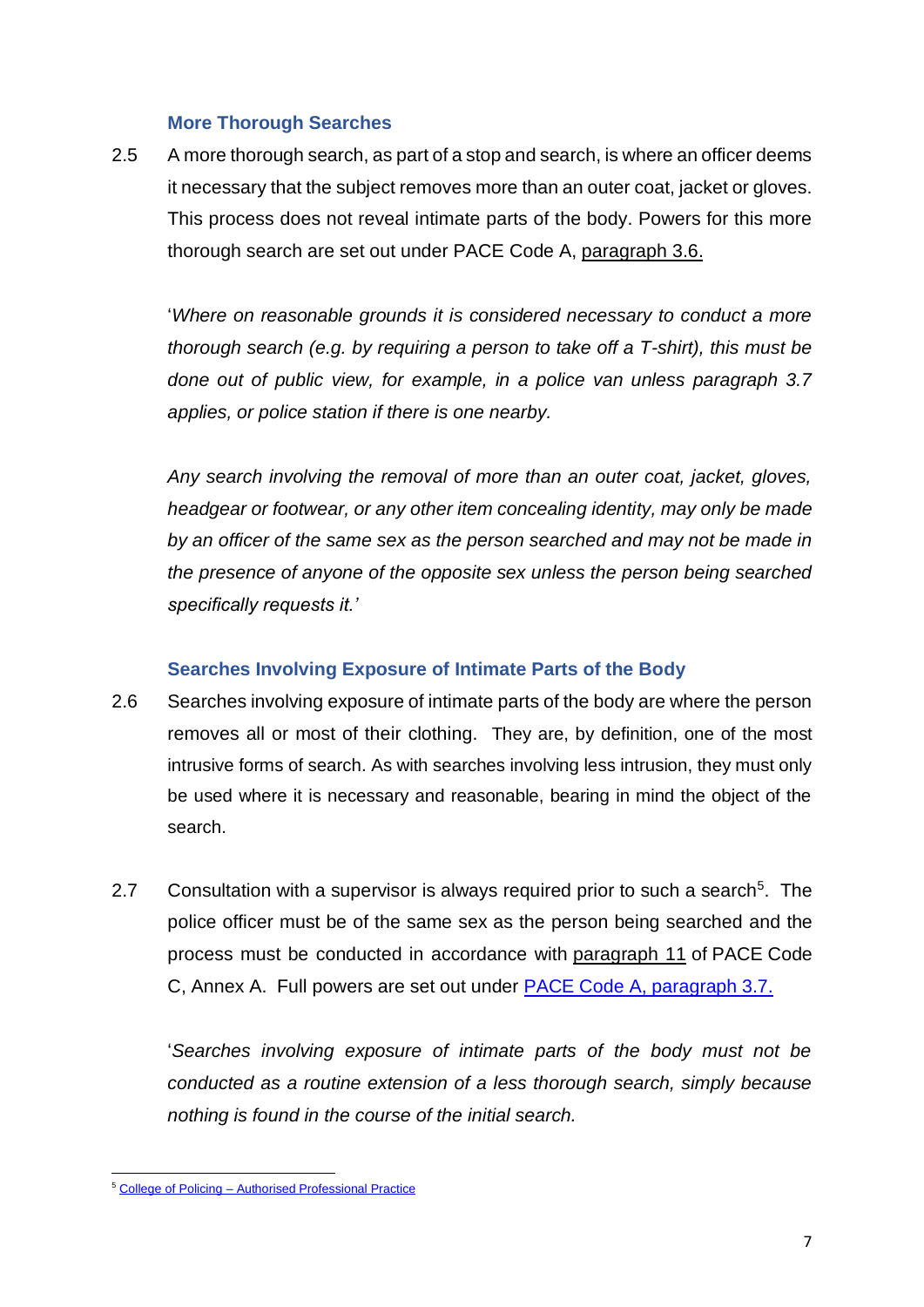*Searches involving exposure of intimate parts of the body may be carried out only at a nearby police station or other nearby location which is out of public view (but not a police vehicle).* 

2.8 During a search involving the exposure of intimate parts of the body, persons are required to remove some or potentially all of their clothing. They can also be required to bend over and spread their legs. The police are allowed to require compliance in this regard if the person is suspected of concealing evidence. This might include, for example, class A drugs or an object that could cause harm. Child Q was searched under this criterion.

#### **Intimate Searches**

<span id="page-8-0"></span>2.9 In addition to these defined 'strip searches', the police can also undertake 'intimate searches'. These involve a physical examination of a person's body orifices other than the mouth. PACE identifies that '*the intrusive nature of such searches means the actual and potential risks associated with intimate searches must never be underestimated*'. It further sets out the specific approach to consent that must be followed prior to any such search being undertaken.

#### <span id="page-8-1"></span>**The Day of the Incident**

- 2.10 In trying to determine why the events unfolded as they did, inconsistencies in the accounts of those involved have hampered the review's ability to clarify these details with any precision. These variations primarily relate to the initial conversations held between the police and the school, whether school staff knew that Child Q was going to be searched (and to what extent) and who was acting as an Appropriate Adult.
- 2.11 Whilst taking account of interviews and written statements, the review does not draw any firm conclusions about each event in question. Some remain subject to investigation as part of ongoing complaints. That said, the review believes it reasonable to infer the following: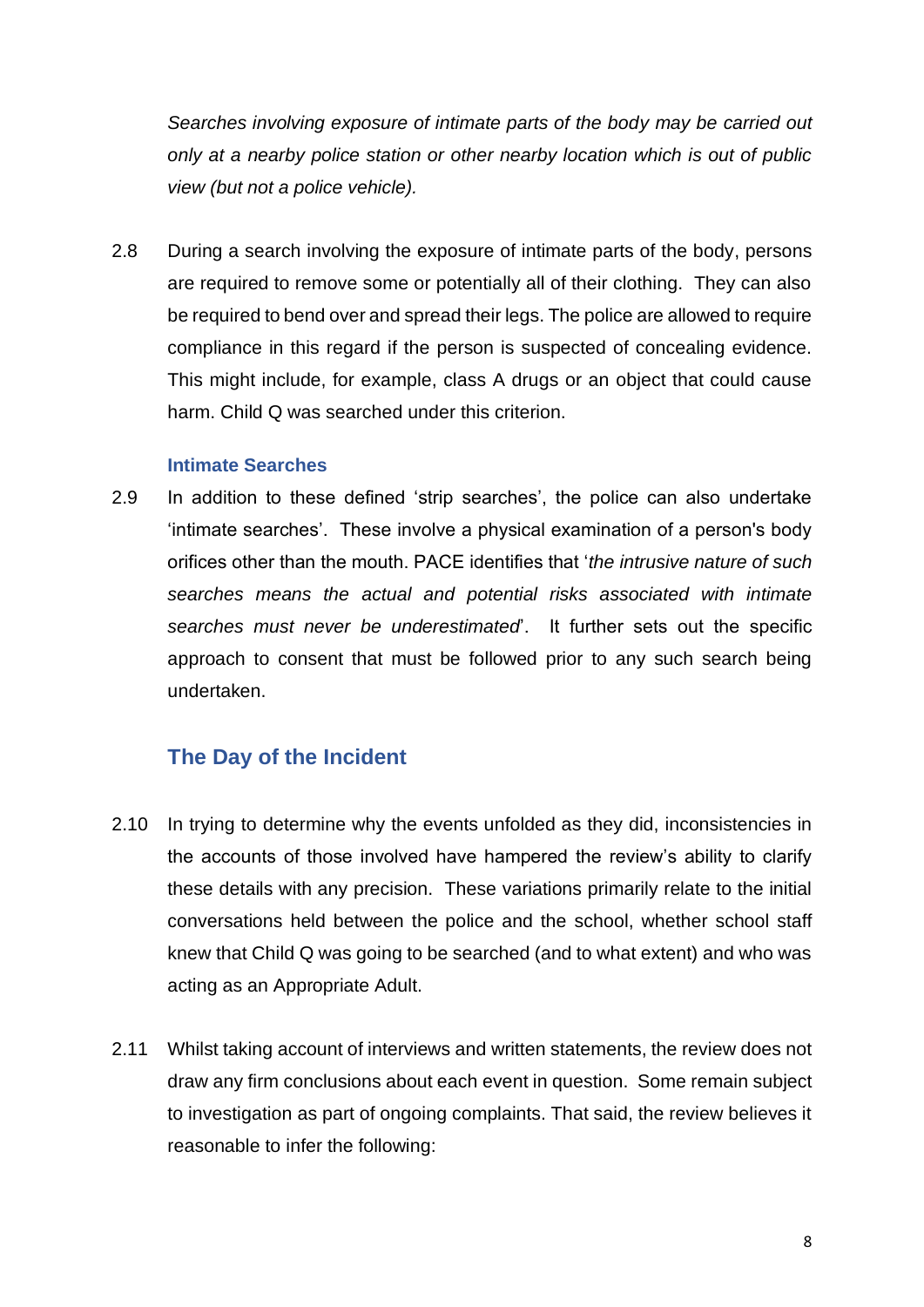- School staff contacted the police because they remained concerned that Child Q had drugs in her possession. They had searched Child Q to the extent that was permissible, and it is likely they knew a further search of Child Q would be undertaken by the attending officers.
- Indeed, if a potential search wasn't expected, then the instruction for a member of staff to follow Child Q when being taken to another office is unlikely to have been made. This was done to make sure that Child Q didn't attempt to dispose of anything in her possession.
- It is unlikely that the school was informed by the attending police officers of the intention to strip search Child Q.
- It is likely that the importance of the Appropriate Adult role was insufficiently explained to either Child Q or the school staff present. Relevant requirements set out under para 11, Annexe A, Code C of the Police and Criminal Evidence Act 1984 (PACE) appear not to have been followed.
- There is no evidence that the officers consulted with a supervisor prior to the search.
- There is no evidence that Child Q was resistant to the search undertaken by school staff or that there were any indicators in her behaviour that she might be hiding drugs on her person.
- The rationale used by the police to initiate the strip search was primarily based on reports provided by the school – that she had smelt of cannabis, that she had previously smelt of cannabis at school and that someone known to Child Q had previously been excluded for drugs.

#### <span id="page-9-0"></span>**Previous Incidents of Concern**

2.12 A month before Child Q was strip searched, she was similarly identified by the school as smelling of cannabis. On this occasion Child Q was described by school staff as being 'intoxicated', although on contacting her mother, she explained that Child Q had been studying late the night before and it was this that accounted for her presentation. Such background is relevant to the review given the different approach adopted by the school in managing this earlier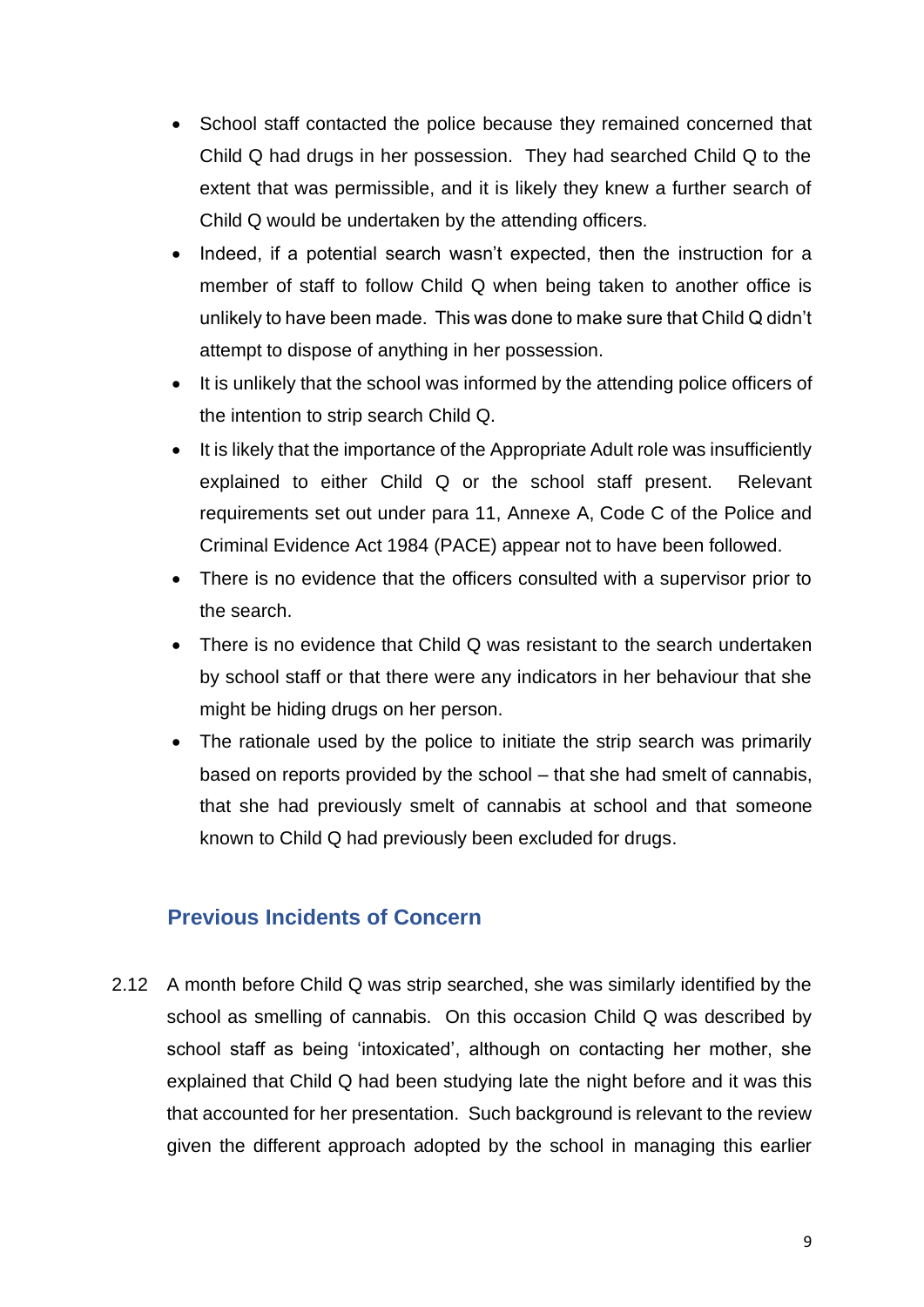incident (and the likely influence of this event on the actions prior to Child Q being strip searched).

2.13 In the school's record log, it is noted that Child Q and her mother were advised that '*if this behaviour continues or that if she is found with weed/drugs on her she will not be able to continue her place with [the school].*' No further action followed by way of exploring this incident further, contacting the police or engaging external agencies for advice and support. Child Q's mother was, however, quickly engaged by school staff to inform her of the concerns.

#### <span id="page-10-0"></span>**The School Context**

- 2.14 The most recent inspection of Child Q's school found it to be good with safeguarding effective. There are no known complaints regarding pupil wellbeing or the overall provision for pupils prior to the incident involving Child Q.
- 2.15 There have never been any similar incidents whereby a child has been strip searched on the school's premises. The review is not alert to any other child having been strip searched in any other local school.
- 2.16 In the school's Stage 2 investigation report, its author commented: *'The involvement of the police in this manner is an irregular occurrence at the Academy. In the 12 months prior to the incident the Academy had not requested police involvement about searches or suspicion of possession of banned/illegal items for students.'*

#### <span id="page-10-1"></span>**Local Facts & Figures**

2.17 During 2020/2021, there were 299 '*further searches*' conducted in Hackney by local police officers from the Central East BCU of the MPS. The review was advised that 'further searches' is the terminology used to cover strip search activity, although this does not differentiate between the specific types of searches that can be undertaken.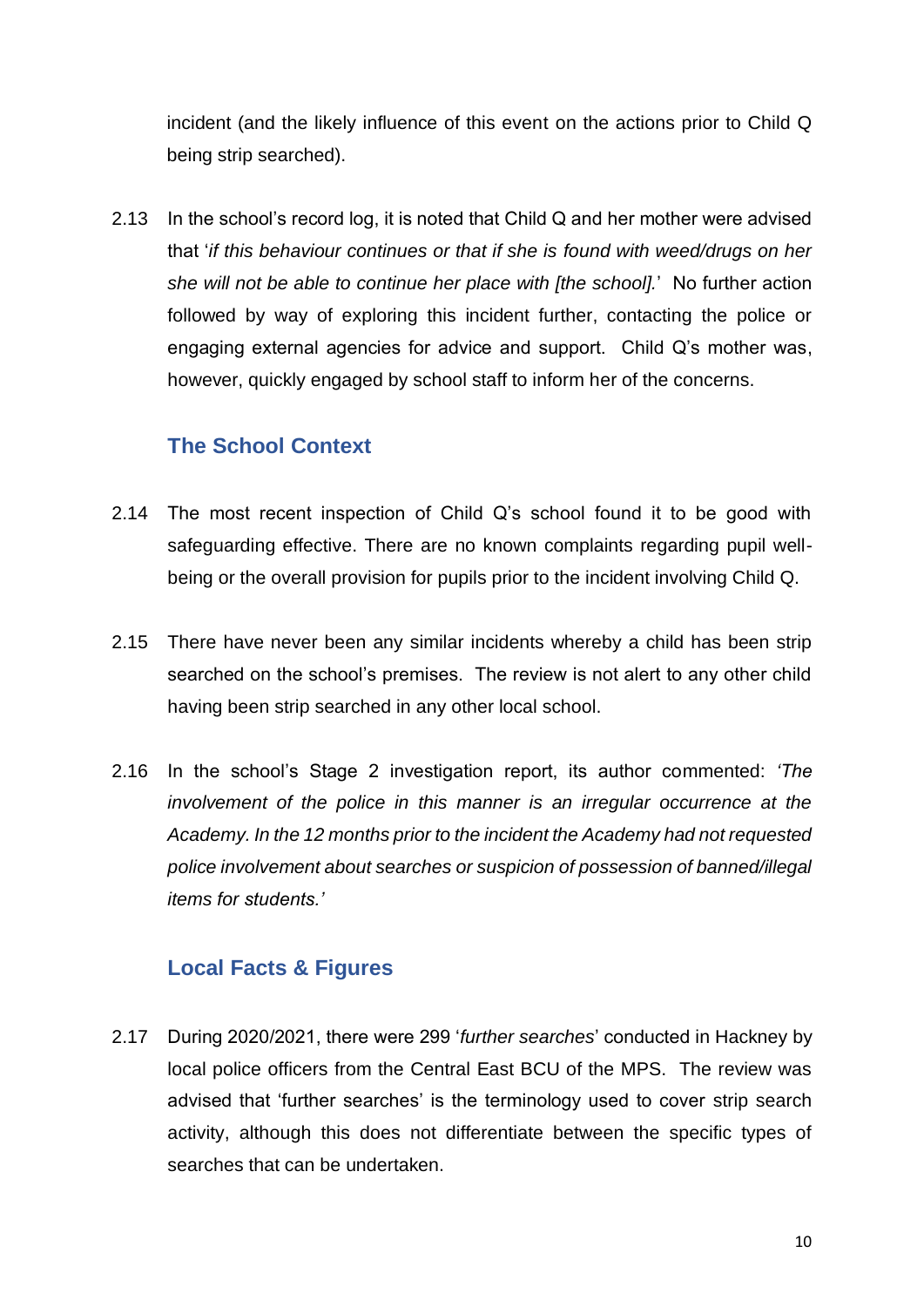2.18 Over the same period, 25 children under the age of 18 were subject of 'further searches'. 19 were male and 18 were handcuffed during the process. The reasons for search primarily related to suspicions about drugs (20), followed by weapons (4) and stolen property (1). 22 (88%) of the searches were negative with an outcome of no further action recorded in 20 (80%) of the cases. In terms of ethnicity, (as per the codes used by the police), 15 (60%) of the children searched were Black, 2 were White, 6 Asian and 2 Arab or North African.

## <span id="page-11-0"></span>**3. Views of Child Q**

3.1 During her engagement with the review, Child Q was spoken to and shared a written account of her experiences. The following statements made by Child Q reflect the significant impact that this incident had upon her.

*"Someone walked into the school, where I was supposed to feel safe, took me away from the people who were supposed to protect me and stripped me naked, while on my period.* 

*"…On the top of preparing for the most important exams of my life. I can't go a single day without wanting to scream, shout, cry or just give up."*

*"I feel like I'm locked in a box, and no one can see or cares that I just want to go back to feeling safe again, my box is collapsing around me, and no-one wants to help."*

*"I don't know if I'm going to feel normal again. I don't know how long it will take to repair my box. But I do know this can't happen to anyone, ever again."*

*"All the people that allowed this to happen need to be held responsible. I was held responsible for a smell."*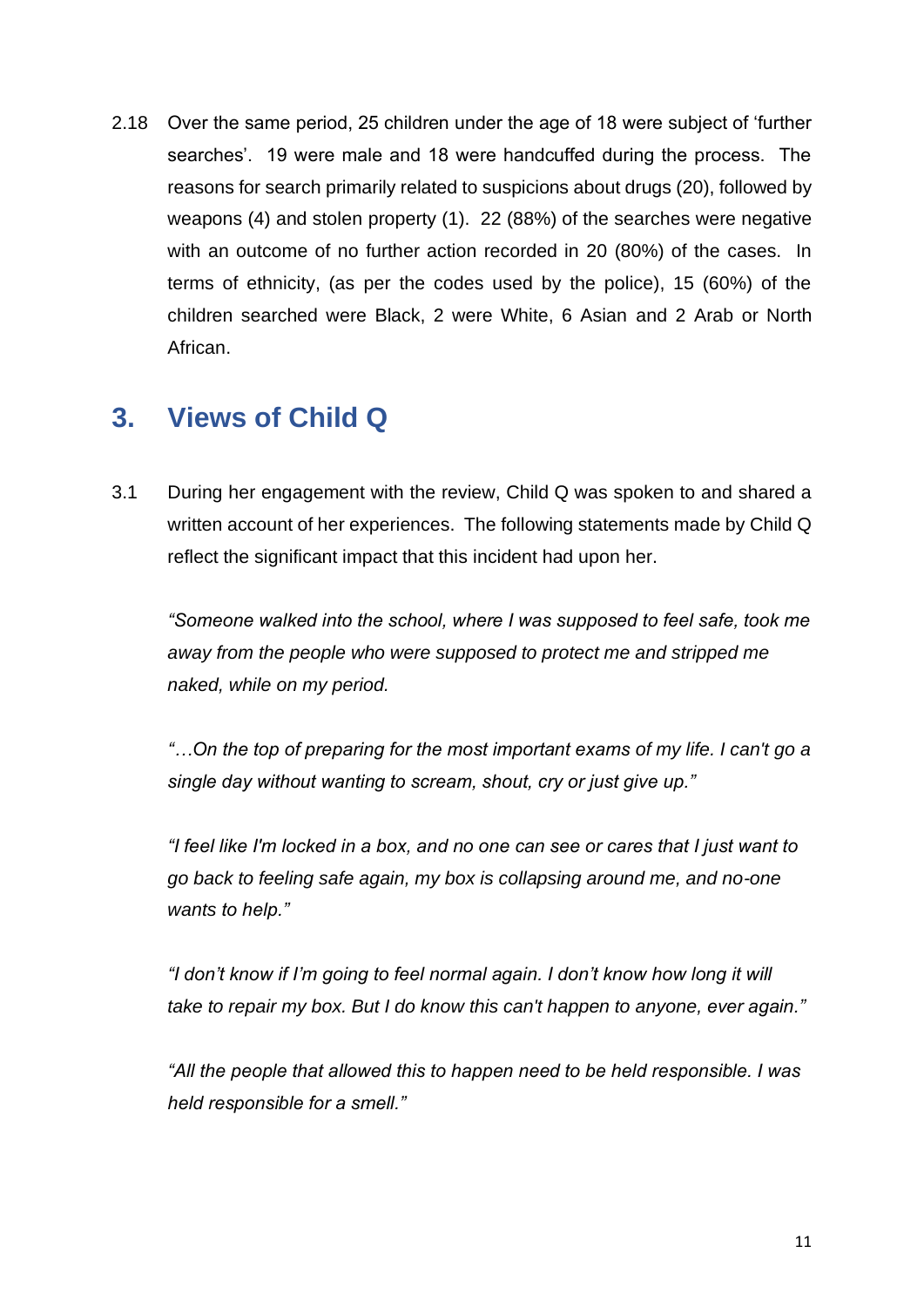*"…But I'm just a child. The main thing I need is space and time to understand what has happened to me and exactly how I feel about it and getting past this exam season."*

*"…… I need to know that the people who have done this to me can't do it to anyone else ever again. In fact so NO ONE else can do this to any other child in their care."*

*"Things need to change with all organisations involved. Even I can see that."*

### <span id="page-12-0"></span>**4. Views of Mother and Maternal Aunt**

- 4.1 Child Q's mother and maternal aunt were also engaged by the review. During interviews, there was a clear sense of shock as to what Child Q had experienced and the ongoing impact upon the whole family. The events themselves have dented the family's confidence and trust in those professionals tasked with caring for and protecting Child Q.
- 4.2 There was also an overwhelming perception by the family that Child Q had been let down badly, criminalised, and above all, a view that Child Q was treated differently because she is Black. A sample of their views reflecting the impact of the strip-search are set out below.
- 4.3 Comments from Child Q's mother during interview.

*"…the incident that happened (was) treated not as a safeguarding issue. (It was) treated as a criminal matter."*

*"(Professionals) treated her as an adult. (She was) searched as an adult."*

*"Child Q is a changed person. She is not eating, every time I find her, she is in the bath, full of water and sleeping in the bath. Not communicating with us as (she) used to, doesn't want to leave her room, panic attacks at school, doesn't*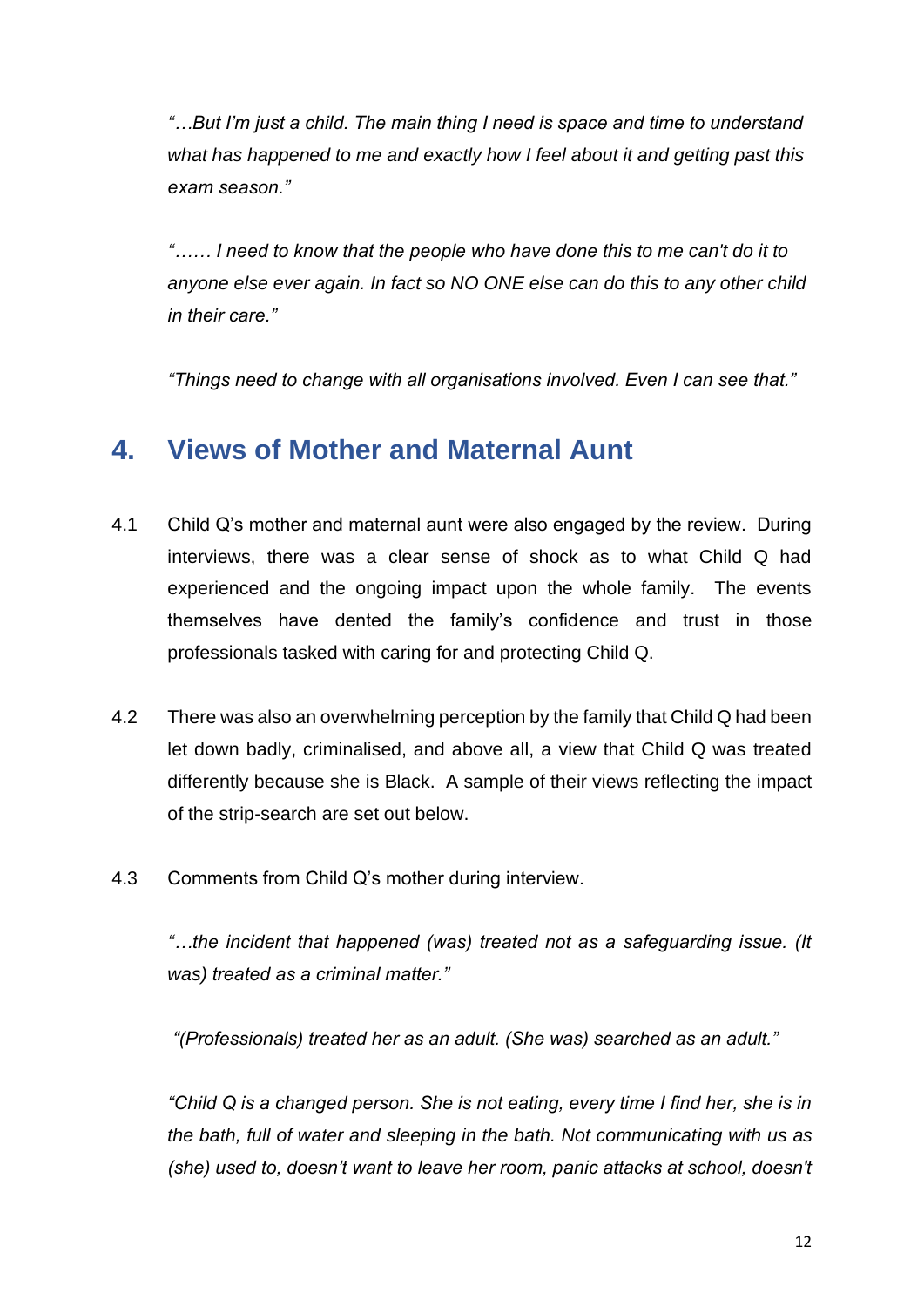*want to be on the road, screams when sees/hears the police, and we need to reassure her."*

*"We try to get her to do things and reassure her. Child Q is not the same person. Was a person who liked to be active and get into things. Not now, she has changed. She comes home, goes upstairs in the bedroom and closes the bedroom door. Saying she is doing mock exam studies, she just locks off, saying leave me alone. When sleeping, (she is) screaming in her sleep, I have to watch her."*

*"At the end of day, things like that happen, is it because of her skin, hair. Why her, now looking at the future, will she be comfortable?"*

*"Child Q was searched by the police and was asked to go back into the exam without any teacher asking her about how she felt knowing what she had just gone through. Their position in the school is being part of the safeguarding team, but they were not acting as if they were a part of that team. This makes me sick - the fact that my child had to take her sanitary towel off and put the same dirty towel back on because they would not allow her to use the restroom to clean herself. I was also wondering if the officers body cameras were on while my child was stripped of her clothes, are they re-watching it?"<sup>6</sup>*

- 4.4 When questioned, the MPS informed the review that there is no Body Worn Camera recording of the incident.
- 4.5 Letter from Child Q's mother to the review.

*"Consider what is happening now diversity and racial equality around Black Lives Matter and what is happening to women out there."*

*"Do you think it is appropriate for a black girl to be search without a parent or family member, when I send my child to school, I expect teachers to act as a* 

<sup>6</sup> The MPS informed the review that there is no Body Worn Camera recording of the incident.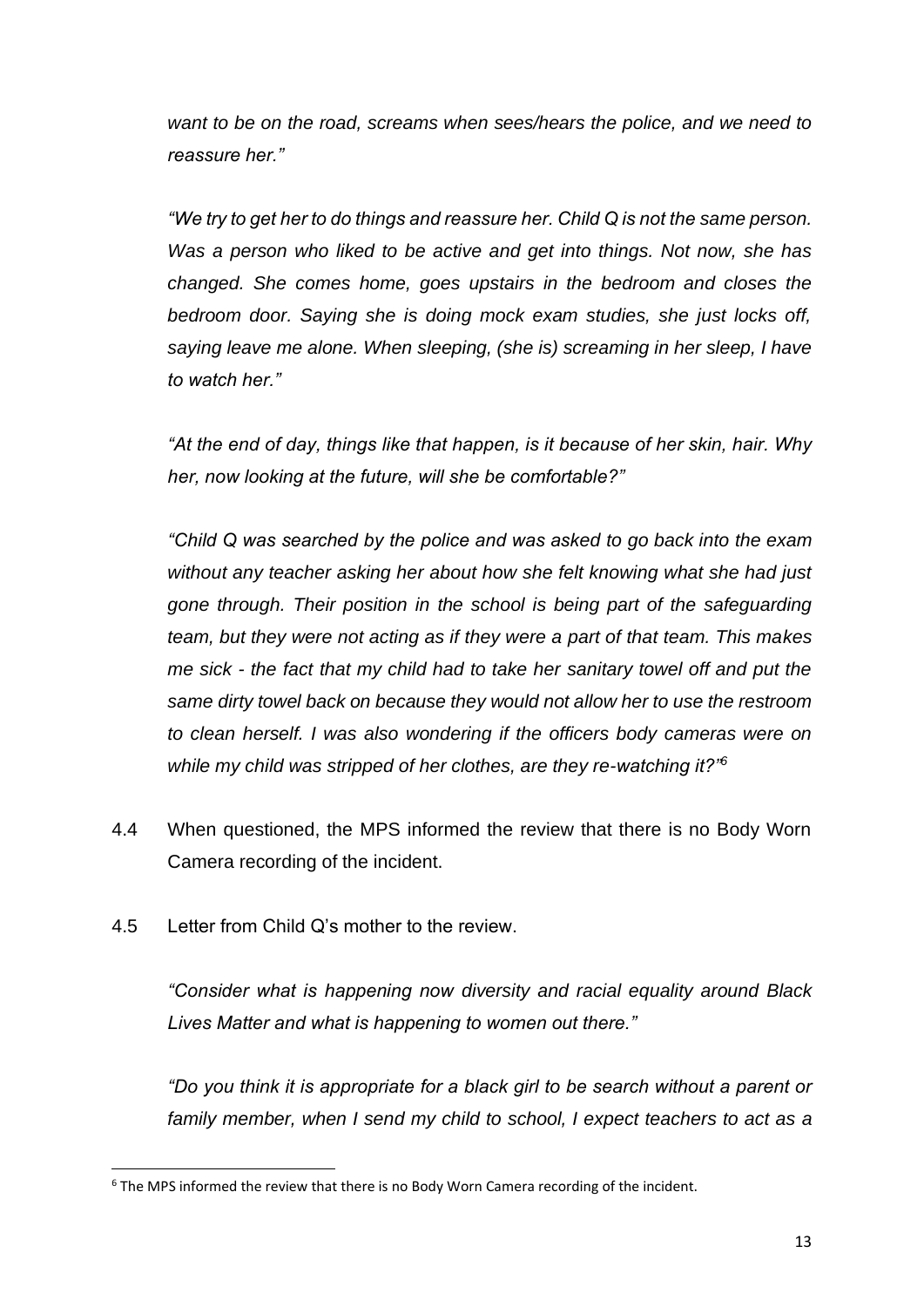*parental substitute. Would allow your child to be strip searched and questioned without consent or a guardian present, for a 15-year-old to be interrogated by multiple unnamed police officers."*

*"Why doesn't my daughter deserve the same rights as every other child, is this because they think she is a young girl, with no respect for her parents or adults and no fear of consequences or because she is a black child living in a poor city area."*

*"As you can see clearly in the incident, they have already pointed out the area that Child Q lives in, they made where we live a boundary for Child Q. Our children have families, have names, have hearts and minds, their lives matter. They wish to be scientists, educators and mathematicians."*

4.6 Comments from Child Q's maternal aunt made during interview.

*"I see the change from a happy go lucky girl to a timid recluse that hardly speaks to me…In my personal opinion, they have got a problem with Child Q and the aftermath is that when she sees this individual (a teacher) in school, gets panic attacks. They are the main instigator of the exposure."*

4.7 Letter from Child Q's maternal aunt to the review.

*"I cannot express to you how aggrieved I am with the school and the police enforcement officers for exposing Child Q to such an undignified, humiliating, and degrading exposure. No child of her age should have to experience this without due cause."*

*"Child Q was doing exceptionally well at school, top of the class and getting praised every day for her good work and good conduct. She was even the prefect of her year at one stage. She was progressing well, a happy go lucky child, well loved, and cared for. Then for whatever reason, cracks crept in and she appeared to be singled out by the teachers repeatedly for various things."*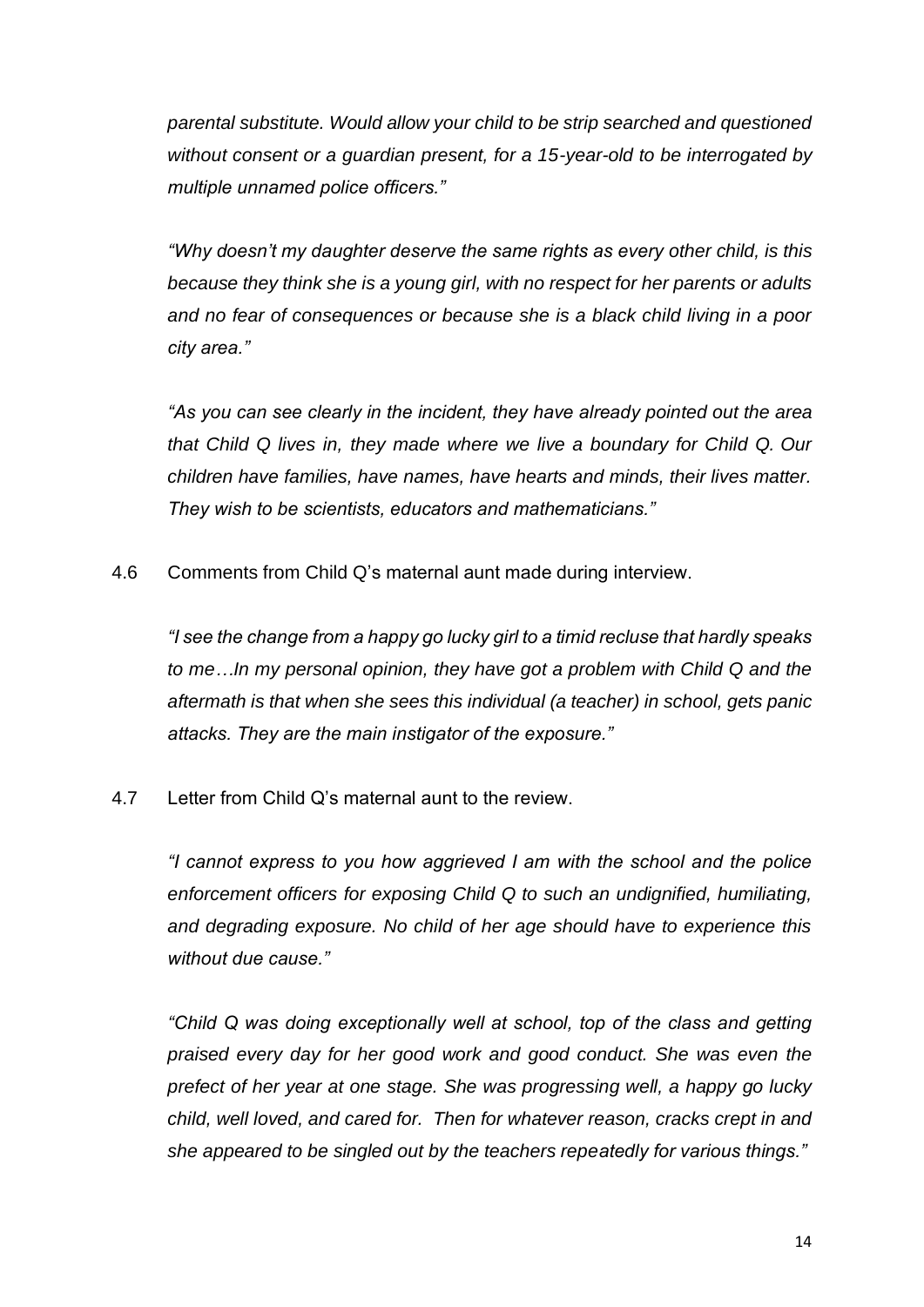*"The family do not believe that the officers would have treated a Caucasian girl child who was on her monthly periods in the same way."*

- *"Child Q was made to take her pad off, something so personal and exposed in such a way to strangers."*
- *"Child Q was racially profiled due to her being black and her extreme large head of locks."*
- *"She was made to bend over spread her legs, use her hands to spread her buttocks cheek whilst coughing."*
- *"She was not permitted to use the toilet despite asking."*
- *"She is now self-harming and requires therapy. She is traumatised and is now a shell of the bubbly child she was before this incident."*
- *"From the time she was pulled out of her exam to the time she returned home, she was isolated, not given food or offered water, where is the care."*
- *"It is now being circulated in her school that she is the big-time drugs seller."*
- *"All the above is related to the police behaviour towards her."*

## <span id="page-15-0"></span>**5. Findings and Recommendations**

- 5.1 It has been a relatively straightforward process for the review to conclude that Child Q should never have been strip searched. Across many of the professionals involved that day, there was an absence of a safeguarding first approach to their practice. There were other ways that this incident could and should have been managed, beyond the largely criminal justice response from the police and the disciplinary response from the school.
- 5.2 Whilst school staff were right to respond to their concerns, the intervention that followed is considered by the review to have been disproportionate and ultimately harmful to Child Q.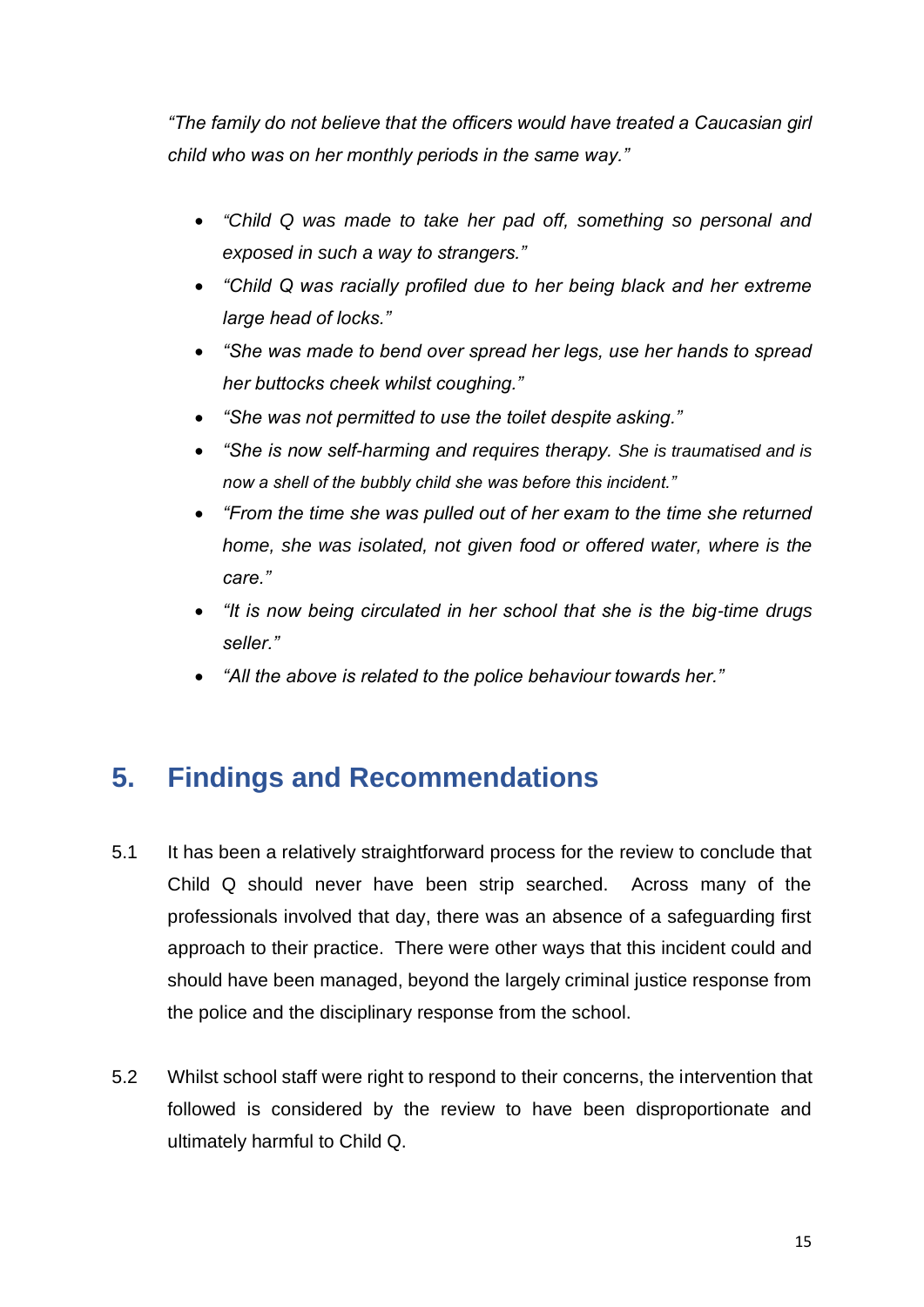- 5.3 Prior to addressing each of the questions as set out in the Terms of Reference, the review makes two supplementary recommendations.
- 5.4 The first, not relating to the experiences of Child Q, involves the LCSPR process itself. This has been made given the significant difficulties experienced by the review team in gaining direct access to the police officers involved in the case.
- 5.5 This was due to their practice being subject to a formal investigation by the IOPC. Whilst eventually resolved through effective collaboration between the IOPC and the CHSCP<sup>7</sup>, the following recommendation is made.

**Recommendation 1:** The Child Safeguarding Practice Review Panel should engage the IOPC with a view to developing national guidance on the IOPC's interface with the Local Child Safeguarding Practice Review process. As a minimum, this should set out the arrangements for securing cooperation, accessing key staff for interview and the requirements for the timely sharing of information.

5.6 The second recommendation involves the data submitted to the review by the MPS in respect of strip searches. This lacked specificity on the different types of strip searches, demographics of those searched, locations and timing. The review was informed there was no existing mechanism to retrieve this data without significant operational tasking.

**Recommendation 2:** The MPS should review and revise its recording system for stop and search to ensure it clearly identifies and allows for retrieval of the full range of activity under stop and search powers (including the ability to differentiate between the different types of strip searches undertaken).

 $^7$  The CHSCP was designated a formal party to the IOPC investigation in order to facilitate a legal basis for information sharing. Whilst this allowed access to information provided to the IOPC as part of its investigation, none of the officers were engaged in face-to-face interviews.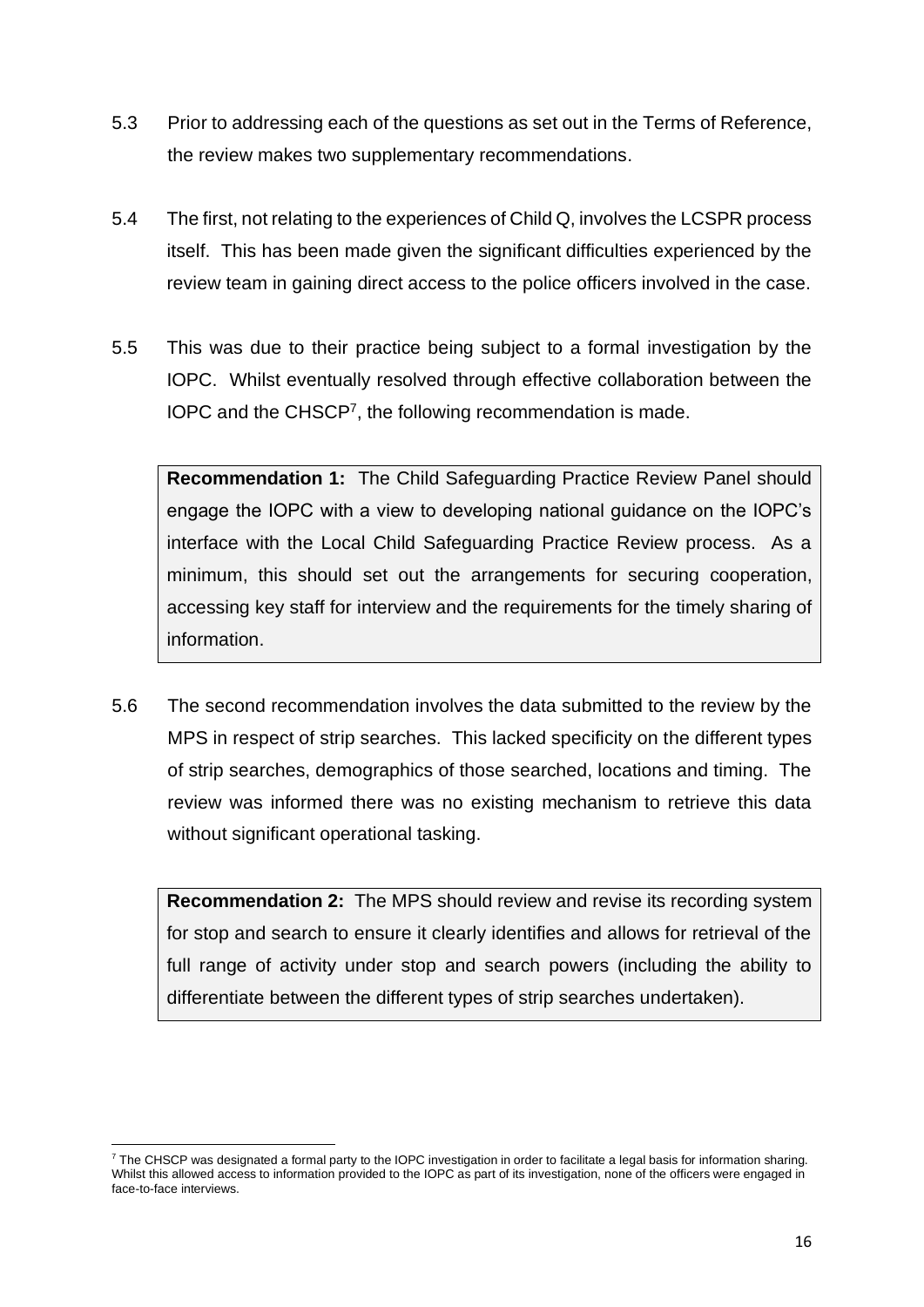#### <span id="page-17-0"></span>**Review Question 1: UNCRC Compliance**

- **5.7 Was the rationale and practice to strip search Child Q sufficiently attuned to the rights of children as set out in the relevant articles of the United Nations Convention on the Rights of the Child?**
- 5.8 The United Nations Convention on the Rights of the Child (UNCRC) is the most widely ratified international human rights treaty in history. '*The Convention has 54 articles that cover all aspects of a child's life and set out the civil, political, economic, social and cultural rights that all children everywhere are entitled to. It also explains how adults and governments must work together to make sure all children can enjoy all their rights*.'<sup>8</sup>
- 5.9 The European Convention on Human Rights (ECHR) is an international treaty, in which Member States of the Council of Europe, including the UK, commit to upholding a number of fundamental rights.
- 5.10 As part of the review's analysis, consideration has been given to the relevant articles under both conventions. Firstly, it has examined them in the context of the school's decision to search Child Q.

**Finding 1: The school was fully compliant with expected practice standards when responding to its concerns about Child Q smelling of cannabis and its subsequent search of Child Q's coat, bag, scarf and shoes. This demonstrated good curiosity by involved staff and an alertness to potential indicators of risk.**

5.11 The identified concerns about the smell of cannabis, the concern that this was a repeated incident and the additional context about someone known to Child  $Q<sup>9</sup>$  all provided a rationale for the school to act. The school also held concerns that if Child Q did have drugs in her possession, then this could present a

<sup>8</sup> <https://www.unicef.org.uk/what-we-do/un-convention-child-rights/>

<sup>&</sup>lt;sup>9</sup> A person known to Child Q had previously been excluded for drugs and there were concerns about this individual and gang affiliation.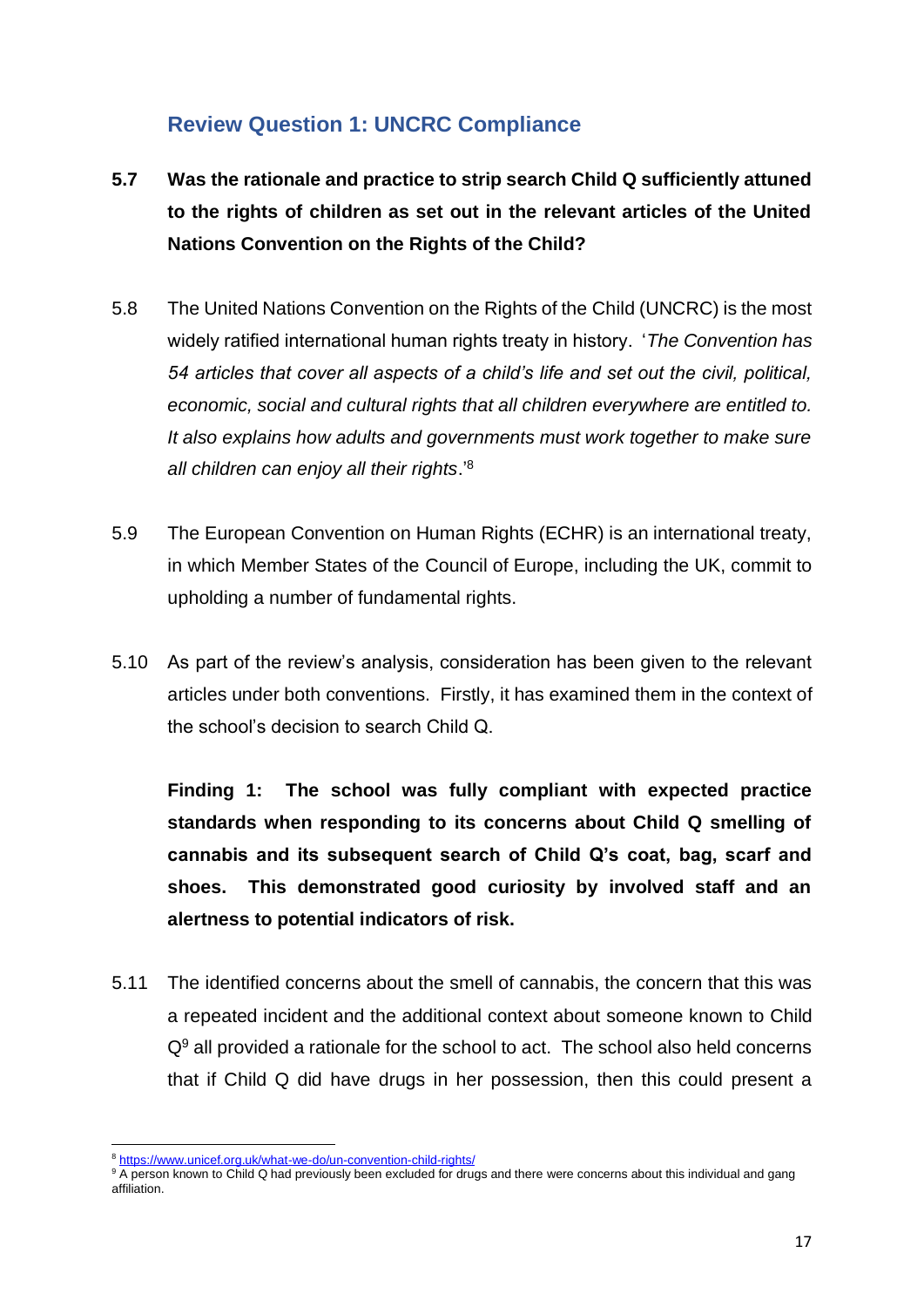potential risk to other pupils in the school. Given these circumstances, there were reasonable grounds for the school to be worried.

- 5.12 Under the UNCRC, the decision of the school to investigate further and conduct a search of Child Q's bag, scarf, coat and shoes reflects compliance with Article 33 (protecting children from the illegal use of drugs and from being involved in the production or distribution of drugs) and Article 3 (best interests).
- 5.13 Practice by the school at this point was also fully in line with its powers defined in government guidance<sup>10</sup>. This describes how school staff can search a pupil for any item if the pupil agrees, alongside setting out the statutory power to search pupils or their possessions, without consent, '*where they have reasonable grounds for suspecting that the pupil may have a prohibited item*'. Prohibited items include illegal drugs.
- 5.14 Actions taken by the school in searching Child Q demonstrated an adherence to obligations under Article 8 of the ECHR. Whilst this defines a pupil's right for respect to their private life, the 'interference' by way of the initial search was fully justified and proportionate.
- 5.15 Whilst evidencing positive practice, the next steps were characterised by a level of ambiguity and a diluted focus on Child Q's safeguarding needs. This is addressed later in the report.
- 5.16 Whilst no recommendations are made in respect of Child Q's experiences at this stage, the review has identified a need for the government's guidance, '*Searching, screening and confiscation - Advice for headteachers, school staff and governing bodies, DfE, January 2018'* to be updated. In the opinion of the review, this guidance could be strengthened by including much stronger reference to the primary need to safeguard children.

<sup>10</sup> 'Searching, screening and confiscation - [Advice for headteachers, school staff and governing bodies, DfE, January 2018'](https://assets.publishing.service.gov.uk/government/uploads/system/uploads/attachment_data/file/674416/Searching_screening_and_confiscation.pdf)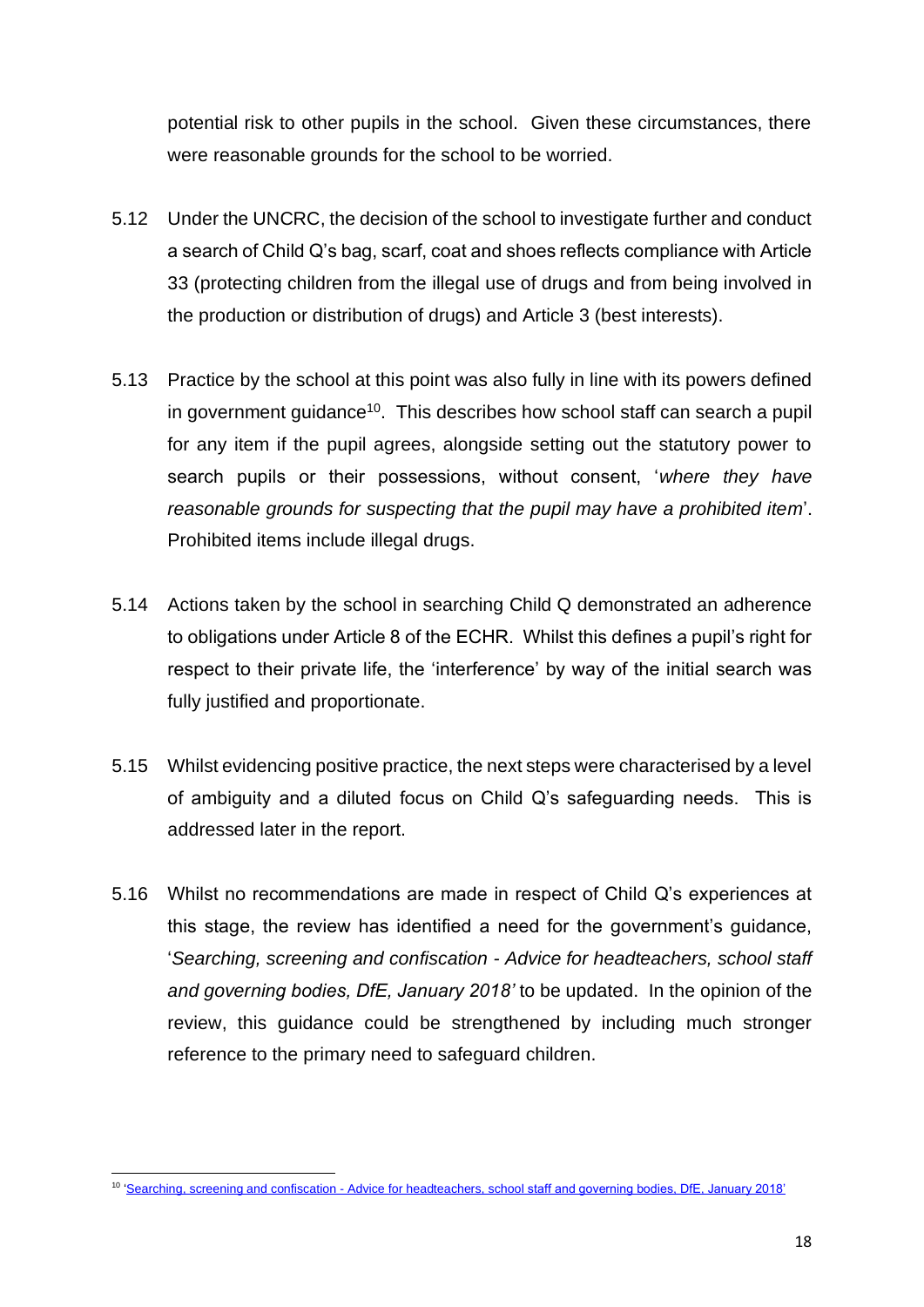- 5.17 As framed, its tone is largely about discipline and is likely to lead front-line staff down this path of practice. By including relevant narrative about, for example, extra-familial risks and contextual safeguarding, this might help concentrate practice on helping and protecting children.
- 5.18 Indeed, the section covering what should happen after a search contains no reference to Keeping Children Safe in Education 2018 or the expectation that schools should escalate their concerns when indicators of abuse, harm or exploitation are identified. Being in possession of drugs is one such indicator, although the only external agency identified in the guidance for contact is the police.
- 5.19 The guidance also includes worryingly outdated terminology that should be urgently corrected. For example, on pages 12 and 13, the guidance refers to '*child pornography*' and '*pornographic images of a child*' respectively.

**Recommendation 3:** The Department for Education should review and revise its guidance on *Searching, Screening and Confiscation (2018)* to include more explicit reference to safeguarding and to amend its use of inappropriate language.

**Finding 2: The decision to strip search Child Q was insufficiently attuned to her best interests or right to privacy.** 

- 5.20 There is valid critique about whether the decision and execution of the strip search were consistent with Child Q's best interests<sup>11</sup> and her right to privacy<sup>12</sup>.
- 5.21 An example of this can be seen in the approach to engaging an Appropriate Adult for Child Q. Practice was ambiguous and appears not to have aligned with the defined legal application of stop and search (concerning searches

<sup>11</sup> Article 3 (best interests of the child) The best interests of the child must be a top priority in all decisions and actions that affect children. UNCRC

<sup>&</sup>lt;sup>12</sup> Article 16 (right to privacy) Every child has the right to privacy. The law should protect the child's private, family and home life, including protecting children from unlawful attacks that harm their reputation. UNCRC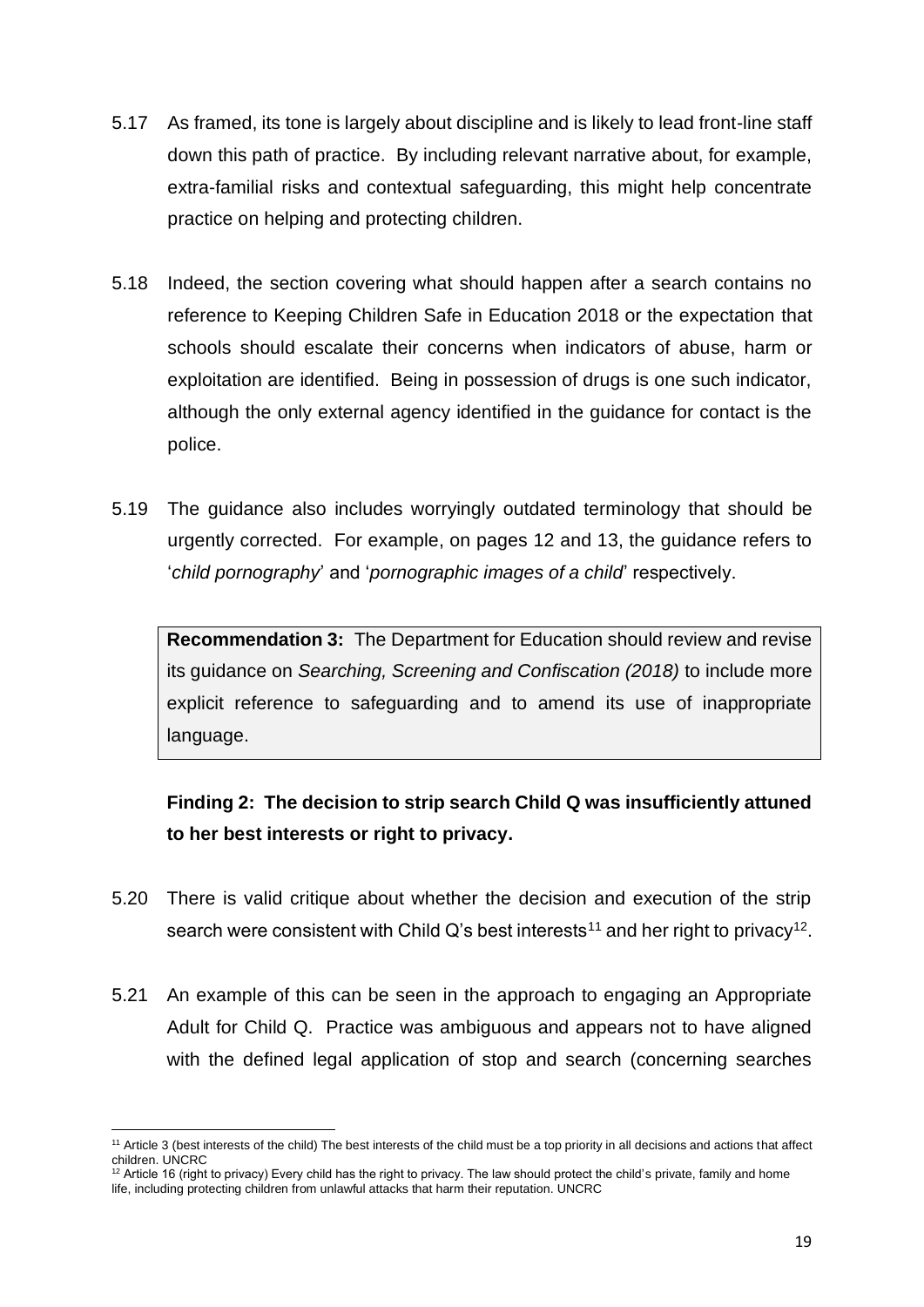involving exposure of intimate parts of the body) as set out by the College of Policing<sup>13</sup>. This guidance states:

*'Unless there is a risk of serious harm to the person or to someone else, there must be a minimum of two persons present in addition to the person being searched. One of those must be the appropriate adult if the person is a child or vulnerable adult unless, in the case of a child, the child and appropriate adult both agree that the adult should not be present during the search.'*

- 5.22 In Child Q's circumstances, whilst two people were present, they were both police officers. In the account of one of these officers seen by the review, they comment that Child Q '*indicated*' that she didn't mind one of the teachers acting as an Appropriate Adult but was uncomfortable about them being in the room. The officer further states that this teacher (and another) '*seemed*' happy to be outside whilst the search was undertaken. 'Indicated' and 'Seemed' do not suggest a thorough process whereby specific clarification was being sought about how Child Q's best interests would be protected.
- 5.23 Indeed, school staff dispute having ever been told about the planned strip search. In this sense, even if they knew they were the Appropriate Adult for Child Q, their ability to effectively advocate for her was seriously undermined.
- 5.24 On initiating the review, the MPS quickly recognised this as an area of improvement, issuing a revised guidance note to its officers across London in February 2021. This reinforced the following requirements with regards to Appropriate Adults.
	- *Arrange for an Appropriate Adult to be present in the case of a child or young person or vulnerable adult (except in cases of urgency where there is a risk of harm to the detainee or others).*

<sup>13</sup> <https://www.app.college.police.uk/app-content/stop-and-search/legal/legal-application/>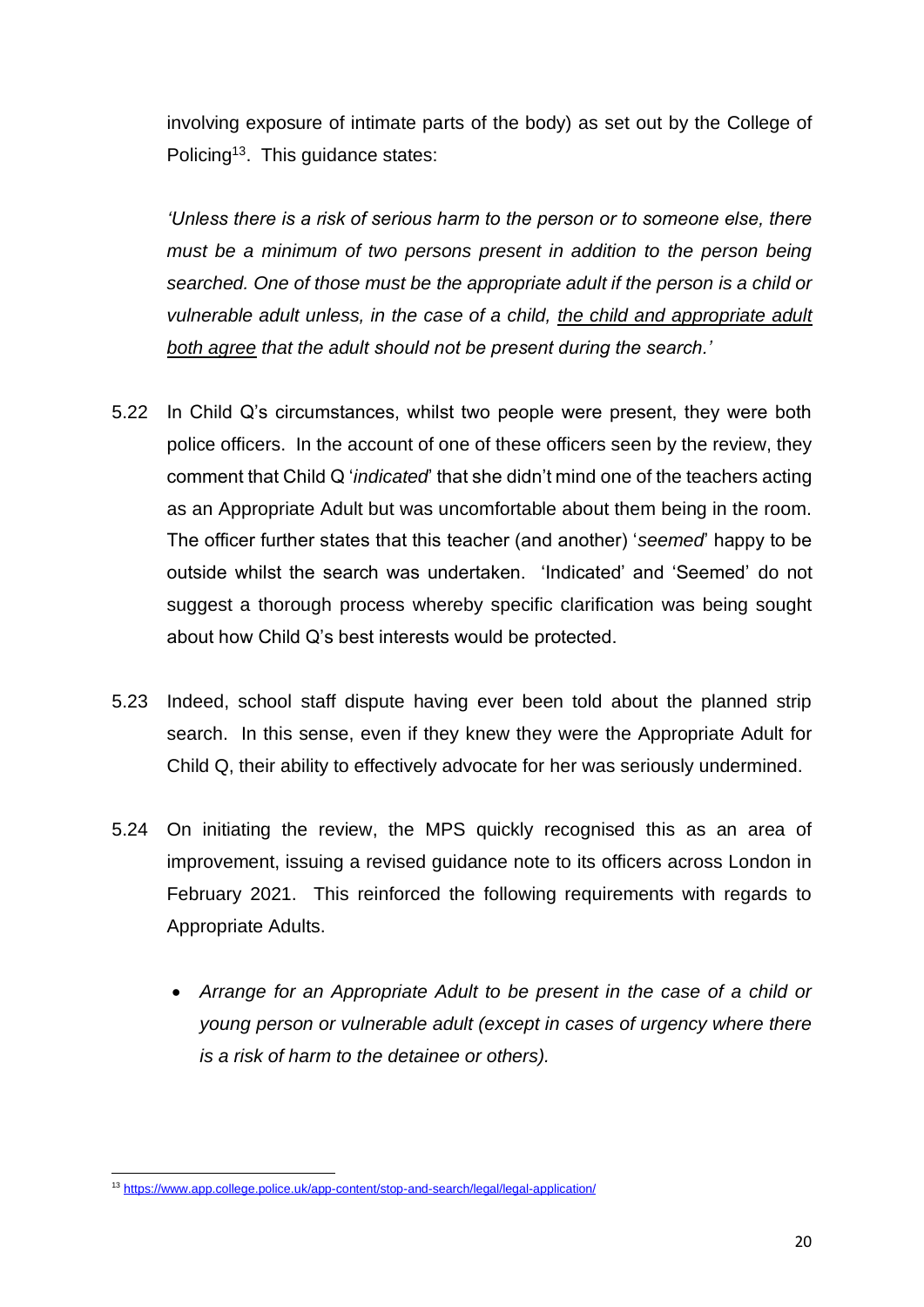- *If the subject is under 18 and does not wish an Appropriate Adult to be present during the actual search, ensure they explain this in the presence of the Appropriate Adult and obtain the agreement of the Appropriate Adult.*
- 5.25 Whilst positive, this guidance could be strengthened by fully reflecting the procedure set out under the revised Code C, PACE, Annexe A, paragraph 11  $(C)^{14}$ .

'*Except in urgent cases … a search of a juvenile may take place in the absence of the appropriate adult only if the juvenile signifies in the presence of the appropriate adult that they do not want the adult to be present during the search and the adult agrees. A record shall be made of the juvenile's decision and signed by the appropriate adult.*'

5.26 No evidence has been seen by the review indicating that any of the above expectations were actioned by the police during the strip search of Child Q. The review makes the following recommendation:

**Recommendation 4:** The MPS should update its guidance note and local policy to better emphasise the requirements for engaging an Appropriate Adult under the revised Code C, PACE,1984.

5.27 In terms of the wider responsibility of all practitioners to protect and promote the rights of children, the review makes the following finding:

**Finding 3: School staff deferred to the authority of the police on their arrival at school. They should have been more challenging to the police, seeking clarity about the actions they intended to take. All practitioners need to be mindful of their duties to uphold the best interests of children.**

<sup>14</sup> [https://assets.publishing.service.gov.uk/government/uploads/system/uploads/attachment\\_data/file/117589/pace-code-c-](https://assets.publishing.service.gov.uk/government/uploads/system/uploads/attachment_data/file/117589/pace-code-c-2012.pdf)[2012.pdf](https://assets.publishing.service.gov.uk/government/uploads/system/uploads/attachment_data/file/117589/pace-code-c-2012.pdf)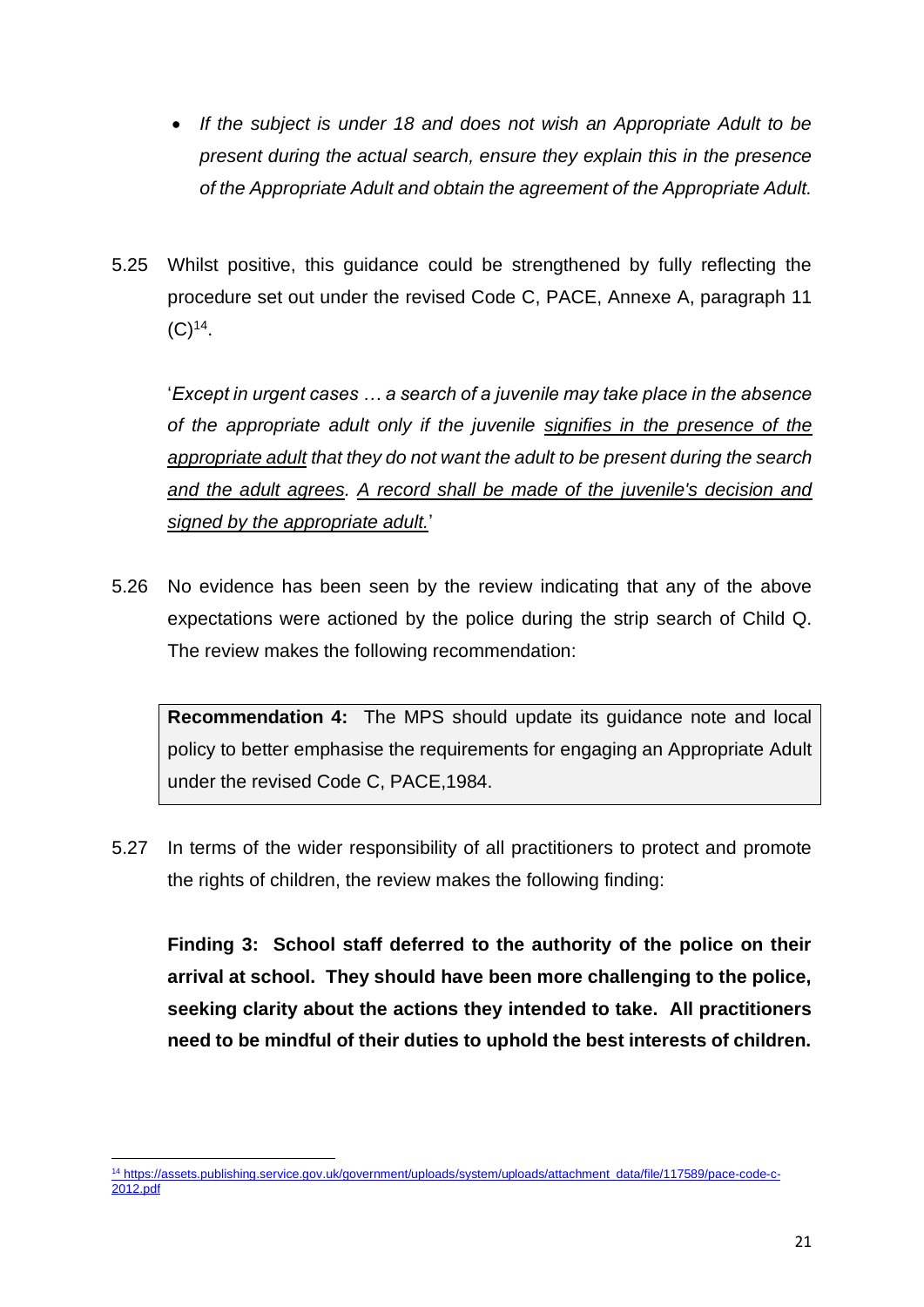5.28 As a learning point, this has been fully accepted by the school staff involved. Many reflected their sadness and disappointment at what Child Q had experienced, with comments made as part of the school's Stage 2 investigation report echoing these feelings:

*"In hindsight I put my trust in the law; I know now that I need to understand the law better... For example, insisting on staying with a student at all times..."*

*"This is the hardest thing that we've had to go through and for anyone to think that the school might be complicit is very stressful and difficult to deal with."*

*"In my experience with police [at her previous schools], where there has been a suspicion of carrying drugs or a weapon, and police found it necessary to conduct a search, it would only be a 'pat down'. I have known drugs to be found in socks or a waistband as I had witnessed that before, twice in my career. I have never known any more than that on site or known a student to be taken off site."*

*"I am an experienced Designated Safeguarding Lead with over 6 years' experience of safeguarding and liaising with the police to support young people. I have never known, nor would I condone a strip search of a young person on a school site."*

**Recommendation 5:** The CHSCP should review and revise its awareness raising and training content to ensure the Child Q case is referenced, with a specific focus on reinforcing the responsibilities of practitioners to advocate for and on behalf of the children they are working with / who are in their care.

#### <span id="page-22-0"></span>**Review Question 2: Safeguarding Needs**

**5.29 Was practice involving Child Q sufficiently focused on her potential safeguarding needs? In circumstances where young people are being engaged due to concerns about drug use / possession, is the safeguarding of children a recognised and evidenced priority in practice?**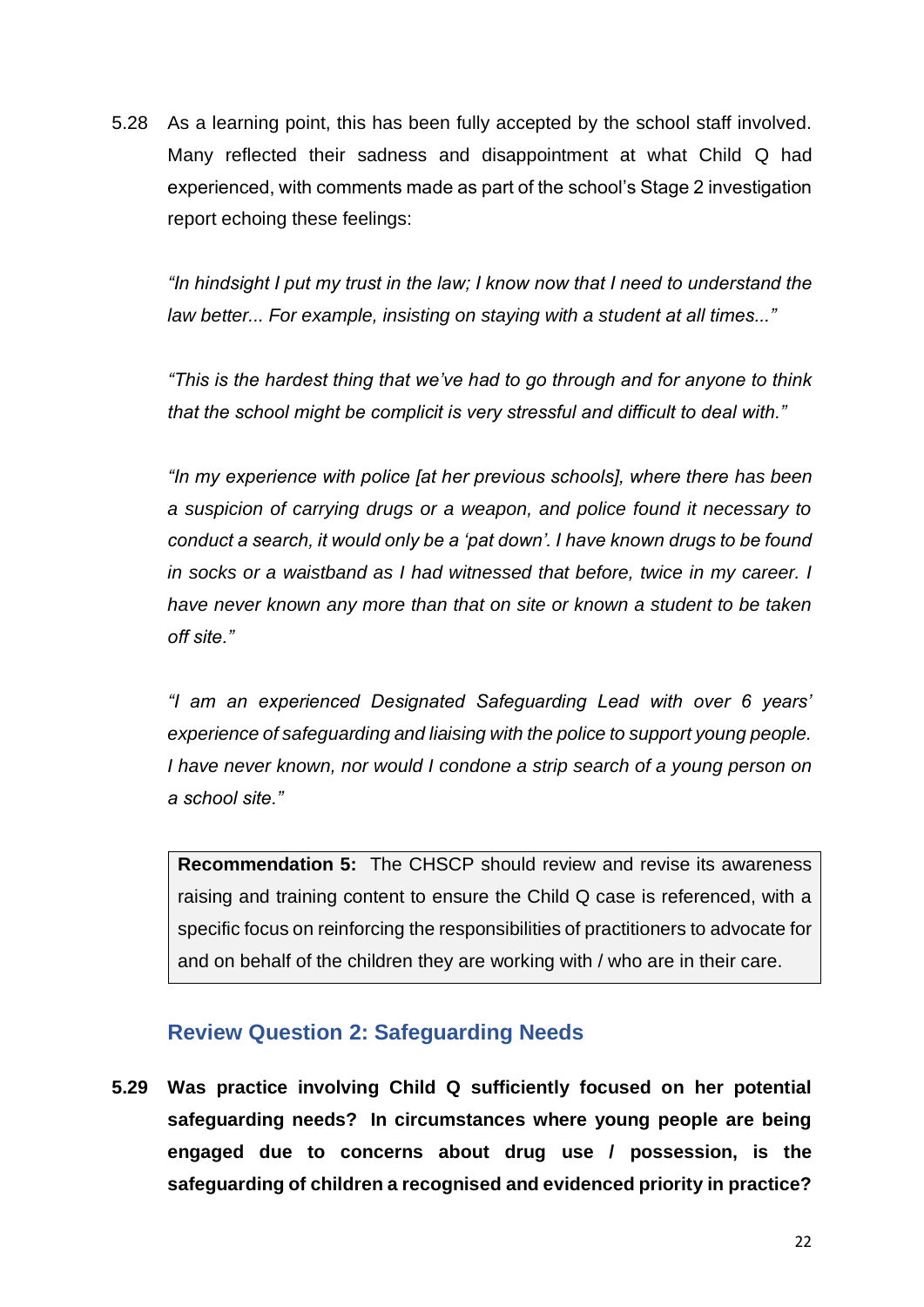- 5.30 Concerns about strip searching children are not new, having previously attracted scrutiny from a range of different sources. Whilst not practical to highlight every relevant article or document, the following provides a snapshot of some of this material.
- 5.31 In 2014, a report by Joe Sandler Clarke<sup>15</sup> for the Guardian newspaper identified that *'…4,638 children aged between 10 and 16 were asked to remove their clothes and then searched by police between April 2008 and the end of last year. Just over a third were released by police without charge.*'
- 5.32 This article also highlighted the attempts of Julian Huppert, a Liberal Democrat MP for Cambridge who unsuccessfully campaigned for children to be strip searched only if an adult other than police officers was present.
- 5.33 In 2015, Just for Kids Law and Children's Rights Alliance for England (CRAE) published a briefing note<sup>16</sup> detailing their serious concerns about an '*alarming increase in the number of children being strip searched by the police*'. This note also highlighted concerns that in 45% of strip searches of children, no Appropriate Adult was present.
- 5.34 More recently, the practice of strip searching within the CHSCP's footprint has also been critiqued. Whilst involving an adult, the case of Dr Koshka Duff<sup>17</sup> evidences the impact and trauma that can be caused when practice falls well outside of defined standards.
- 5.35 Whilst some may argue that the strip searching of children should never be done at all, the review acknowledges its place in practice, with the caveat that this needs to be firmly embedded in a culture that addresses the safeguarding needs of children.

<sup>&</sup>lt;sup>15</sup>[Metropolitan police strip searched more than 4,500 children in five years,](https://www.theguardian.com/uk-news/2014/mar/16/metropolitan-police-strip-search-children-4500) Joe Sandler Clarke, The Guardian, March 2014

<sup>16</sup> <http://www.crae.org.uk/media/76504/FINAL-Strip-Searching-at-Police-Station-Briefing.pdf>

<sup>17</sup> <https://www.bbc.co.uk/news/uk-60141559>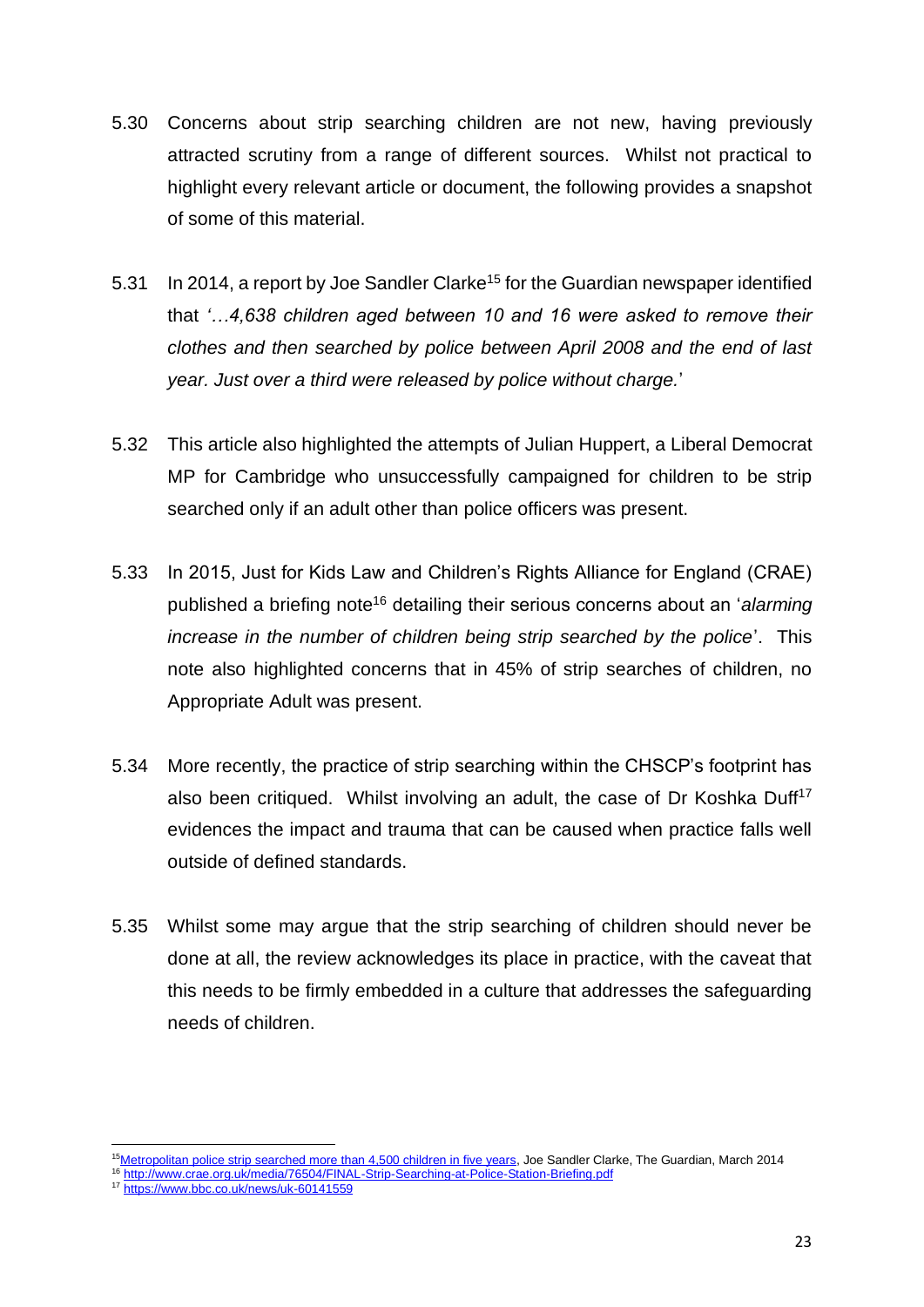- 5.36 The senior leaders at both the school and the police have fully acknowledged they could and should have done better in this regard. It is accurate to describe the senior leadership teams as being appalled at what Child Q experienced.
- 5.37 If children are suspected of carrying drugs or weapons, it is more likely than not that they are being exploited in some way or form. So, whilst stop and search powers '*enable officers to allay or confirm suspicions about individuals without exercising their power of arrest.*' <sup>18</sup> – they should equally be used as a tool to identify risk and give children the help and protection they might need.
- 5.38 Taking a binary approach as to whether a crime has been committed or not runs the risk that important aspects of a child's life will be missed. Important aspects that may make the difference between that child being protected or not.
- 5.39 In terms of the strip search of Child Q, practice that day appears to have been far too weighted towards a criminal justice response. This may be explained in part by the deference of school staff to the police. It might relate to the relative junior police staff involved or the fact that officers didn't seek the advice of their supervisor. It might also relate to elements of disproportionality and racism leading those involved to make certain assumptions about Child Q and what response was required.
- 5.40 It was also the lack of action taken after the strip search that shows Child Q was primarily being seen as 'the risk' as opposed to being 'at risk'. Because of this, little to no thought was given as to whether a referral to external agencies might be required. Indeed, if the rationale to strip search Child Q was based on fears about exploitation, then it should have followed that this concern was escalated as a safeguarding referral<sup>19</sup>. As it was, Child Q was sent home in a taxi.

<sup>&</sup>lt;sup>18</sup> [Revised code of practice for the exercise by: Police Officers of Statutory Powers of stop and search, Home Office 2014](https://assets.publishing.service.gov.uk/government/uploads/system/uploads/attachment_data/file/384122/PaceCodeAWeb.pdf)

<sup>&</sup>lt;sup>19</sup> The MPS did create a Merlin report, however, this was RAG rated as BLUE. These are not ordinarily submitted to Hackney CFS as risk is assessed as not being a factor. The Merlin was received by Hackney CFS 14 days later as part of a request for information from the police following the referral from Health. The Merlin made no reference to the strip search.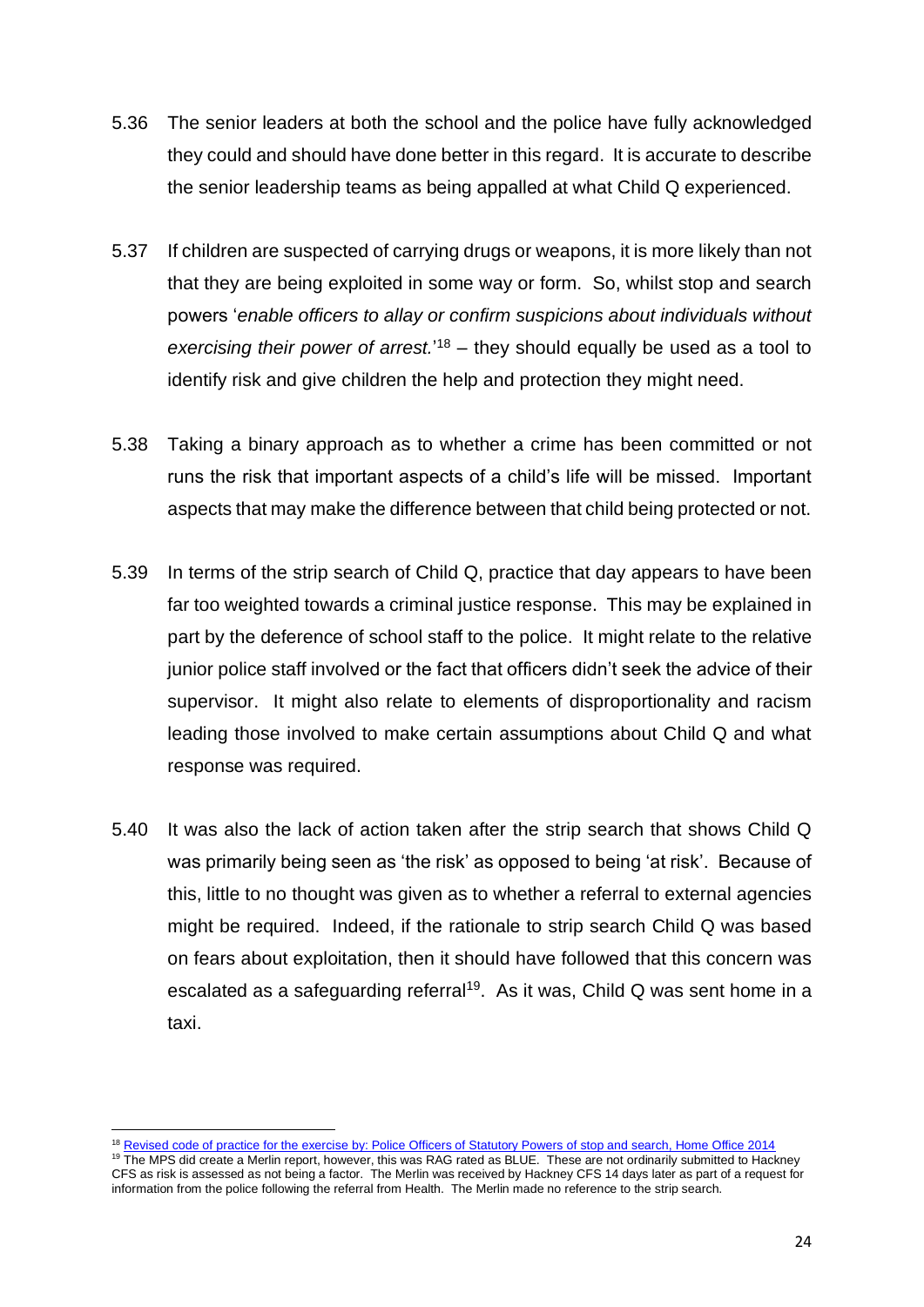**Recommendation 6:** Relevant police guidance (both local and national) governing the policy on strip searching children should clearly define a need to focus on the safeguarding needs of children and follow up actions that need to be considered by way of helping and protecting children at potential risk.

**Recommendation 7:** The Central East BCU should engage the local stop and search monitoring group, ACCOUNT, and other representative bodies to consider the lessons from this review and how the effectiveness of safeguarding (as part of stop and search practice) can be overseen through their respective activities.

**Finding 4: School staff had an insufficient focus on the safeguarding needs of Child Q when responding to concerns about suspected drug use.**

- 5.41 When evaluating practice by the school, lessons also emerge about the need to maintain a clear line of sight on the safeguarding needs of children. Neither the incident of the strip search nor the previous concerns about Child Q smelling of cannabis resulted in any contact with external agencies.
- 5.42 Practice during both these incidents was similarly binary in approach, with the focus appearing to be on whether Child Q had breached the rules as opposed to what the alleged substance misuse might mean for her safety and welfare. The review makes the following finding in this respect:

**Recommendation 8:** Where any suspicion of harm arises by way of concerns for potential or actual substance misuse, a safeguarding response is paramount. Practitioners should always contact Children's Social Care to make a referral or seek further advice in such circumstances.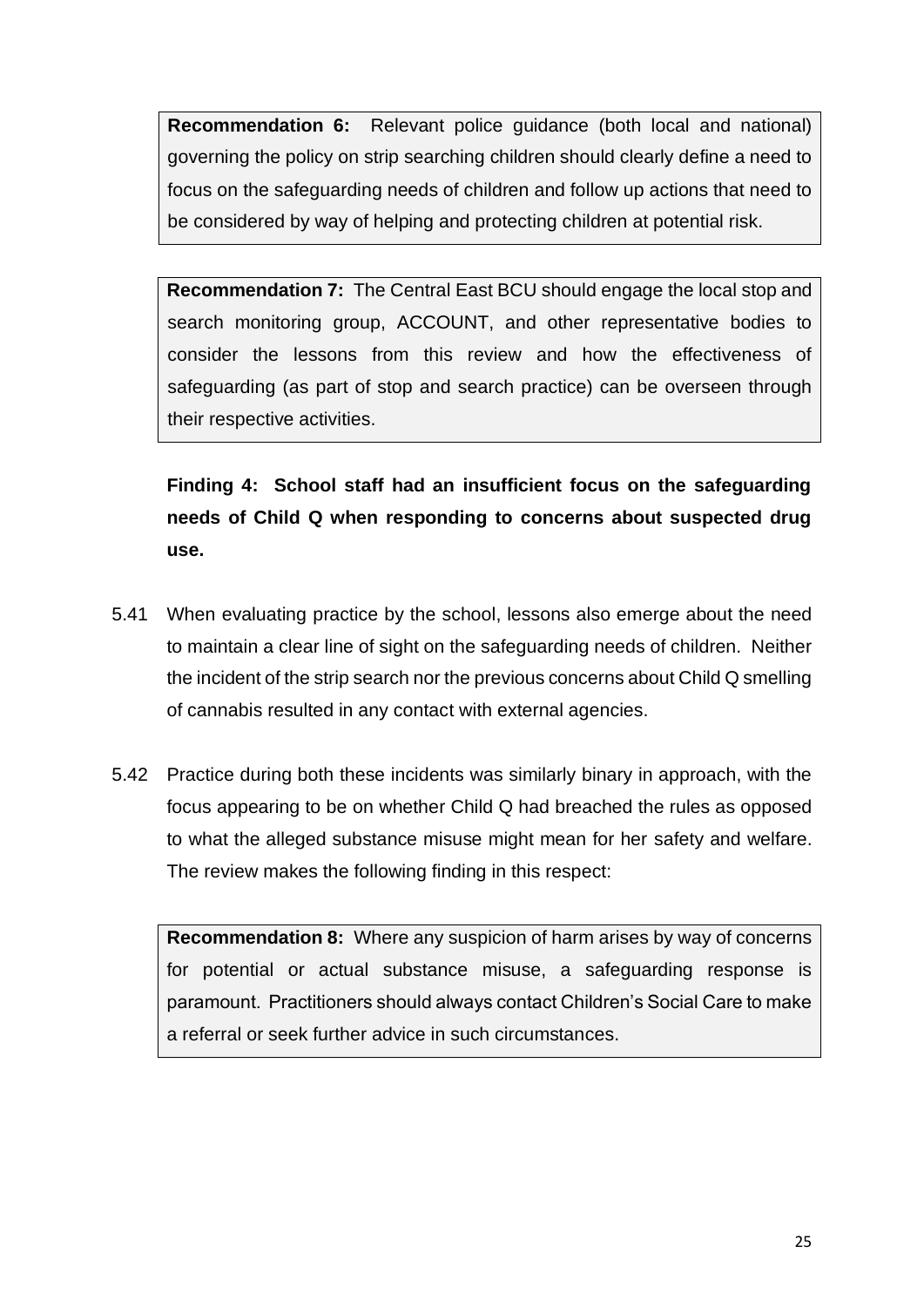#### **Review Question 3: Law and Policy**

<span id="page-26-0"></span>**5.43 Is the law and policy, which informs local practice, properly defined in the context of identifying potential risk and furthermore, does law and policy create the conditions whereby practice itself can criminalise and cause significant harm to children?**

#### **Finding 5: The application of the law and policy governing the strip searching of children can be variable and open to interpretation.**

- 5.44 Home Office guidance<sup>20</sup> explains that the use of powers relating to stop and search '*must be used fairly, responsibly, with respect for people being searched and without unlawful discrimination'.* Under the Equality Act 2010, section 149, officers also have *'a duty to have due regard to the need to eliminate unlawful discrimination, harassment and victimisation, to advance equality of opportunity between people who share a 'relevant protected characteristic' and people who do not share it, and to take steps to foster good relations between those persons.'* It further emphasises section 11 of the Children Act 2004 that requires chief police officers and other specified persons and bodies '*to ensure that in the discharge of their functions they have regard to the need to safeguard and promote the welfare of all persons under the age of 18.'*
- 5.45 The Home Office policy framework also acknowledges that if the fundamental principles (governing the discharge of stop and search powers) are not observed, the use of powers to stop and search '*may be drawn into question'*. For any search undertaken by the police, the guidance is clear that it must be based on reasonable grounds for suspicion that the person has a particular article in their possession<sup>21</sup>.
- 5.46 Whilst there is no disagreement with many aspects of this guidance or the broad principles of the law, it is here that the review believes further emphasis could help support improved practice with children.

<sup>&</sup>lt;sup>20</sup> [Revised code of practice for the exercise by: Police Officers of Statutory Powers of stop and search, Home Office 2014](https://assets.publishing.service.gov.uk/government/uploads/system/uploads/attachment_data/file/384122/PaceCodeAWeb.pdf)

<sup>&</sup>lt;sup>21</sup> Except when officers are authorised under section 60 Criminal Justice and Public Order Act 1994.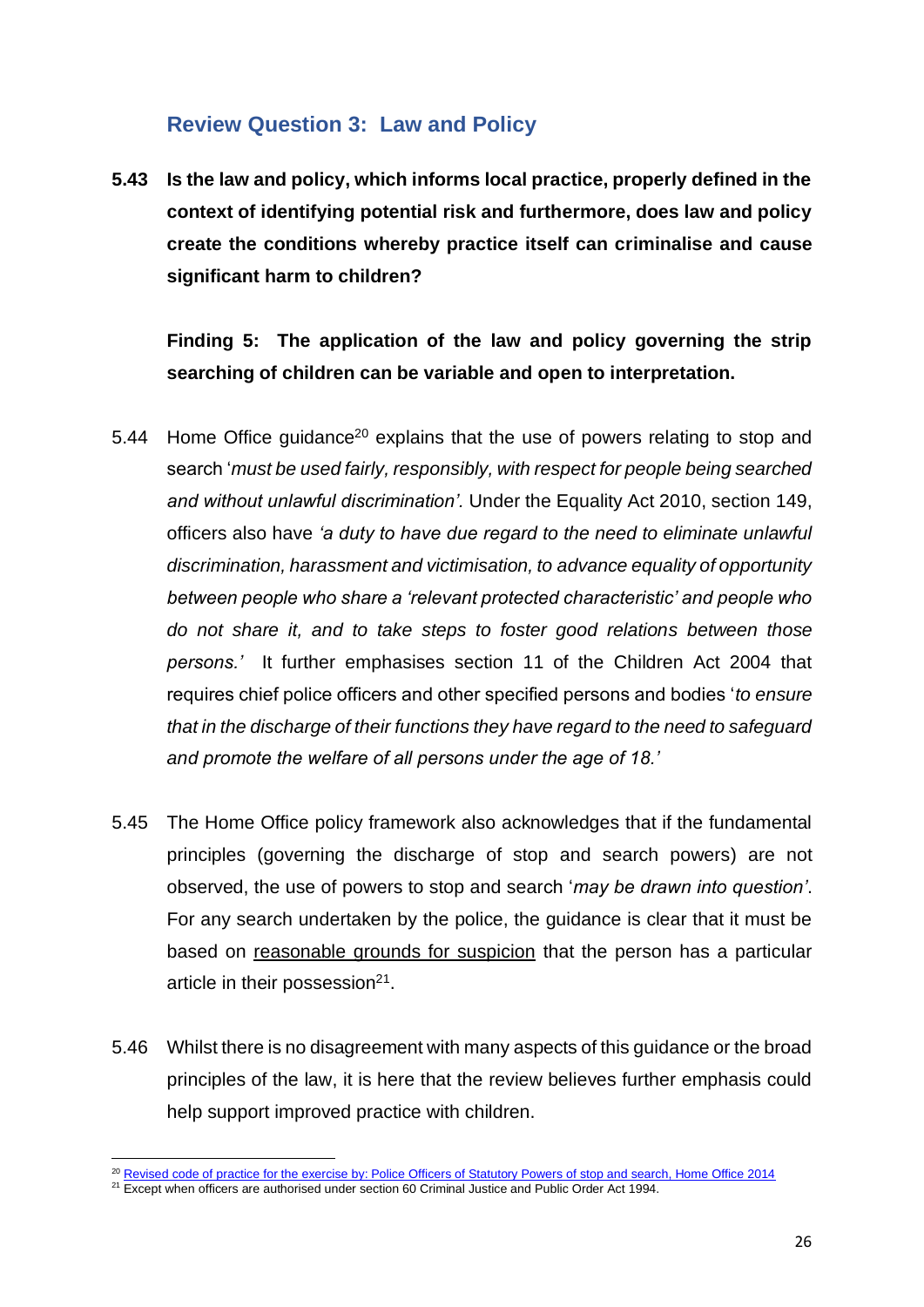- 5.47 Indeed, with regards to Child Q's experiences, having a previous associate who used drugs and being noted to have smelt of cannabis twice, should not have led an officer to conclude a strip search on school grounds was the right course of action. This and subsequent actions did not have regard to Child Q's safeguarding or welfare. They were not the most proportionate tool available, and the extent of the strip search did not keep the degree of intrusion to the minimum.
- 5.48 It is also worth highlighting the IOPC finding<sup>22</sup> of a complaint in September 2020 that emphasised '*the use of the smell of cannabis as a single ground is not good practice as set out in the College of Policing's Authorised Professional Practice on stop and search*.'
- 5.49 Whilst fully acknowledging the complexities that face front-line policing and the challenges in making definitions 'too tight', it seems to the review that better guidance and training covering 'reasonable grounds' would benefit decision making, particularly where this involves children. Practice was undertaken by officers believing they were operating in line with law and policy. Even by doing so, their actions arguably criminalised Child Q and caused her significant harm.

**Recommendation 9:** The MPS should engage The College of Policing to explore potential improvements to the guidance concerning reasonable grounds involving stop and search activity with children.

**Finding 6: The absence of any specific requirement to seek parental consent when strip searching children undermines the principles of parental responsibility and partnership working with parents to safeguard children.**

5.50 A clear theme of practice on the day of the strip search was the lack of any parental engagement. One account from the police states that Child Q was asked if she wanted her mother to be contacted, which they say she declined.

<sup>22</sup> [https://www.policeconduct.gov.uk/news/iopc-upholds-cyclist%E2%80%99s-stop-and-search-complaint-against-metropolitan](https://www.policeconduct.gov.uk/news/iopc-upholds-cyclist%E2%80%99s-stop-and-search-complaint-against-metropolitan-police-officer)[police-officer](https://www.policeconduct.gov.uk/news/iopc-upholds-cyclist%E2%80%99s-stop-and-search-complaint-against-metropolitan-police-officer)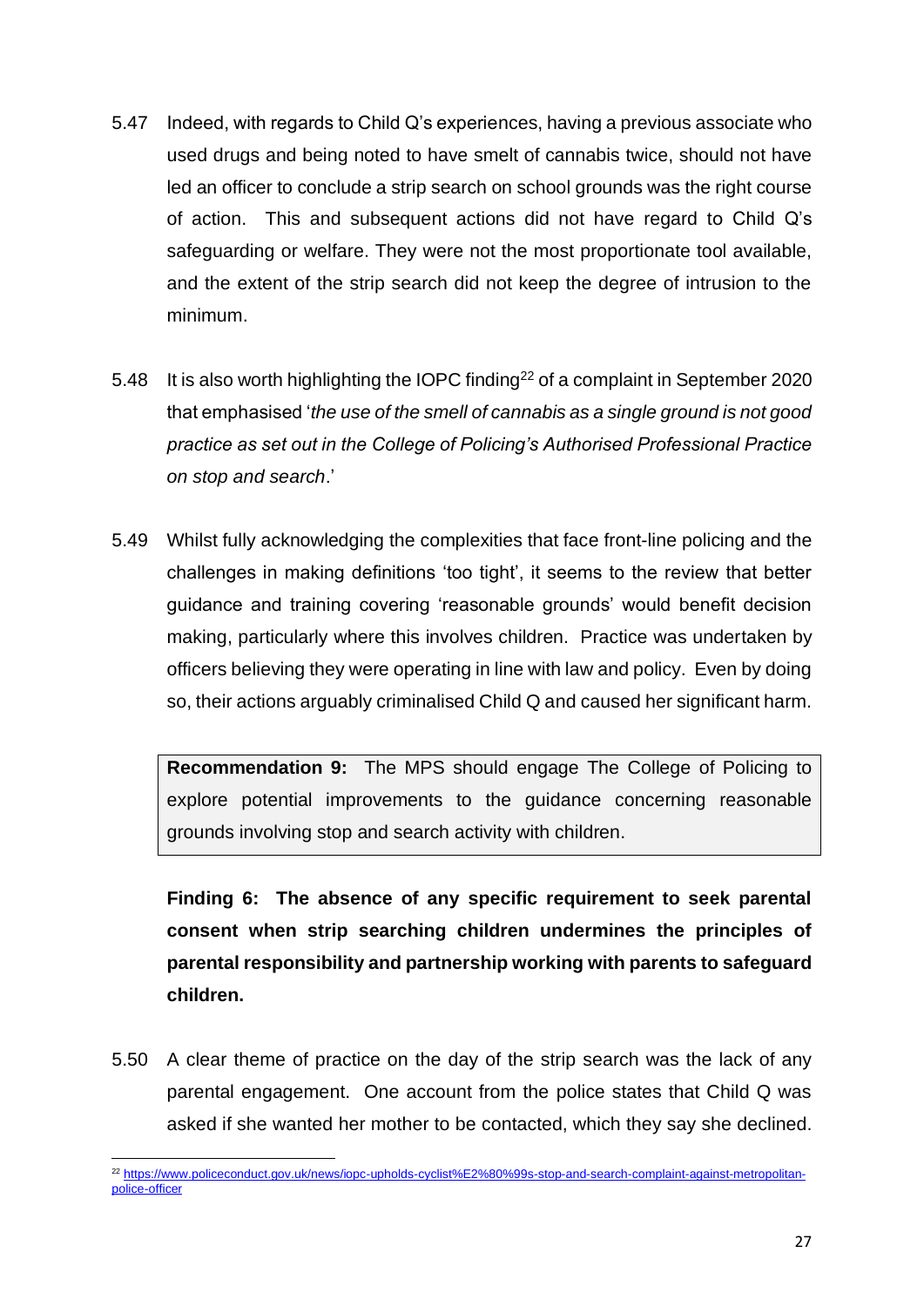Child Q disputes this and states that she did in fact ask for her mother on both this and other occasions that day. In the opinion of the review, little thought appears to have been given to the importance of contacting someone with parental responsibility for Child Q.

- 5.51 This was first seen in the school's response. Despite Child Q's mother being contacted following the previous incident, this wasn't done immediately on this occasion. It is likely that the involvement of the police influenced this being considered in the depth that would have reflected best practice. School staff appear to have deferred to the decisions of the police. That said, the DfE guidance on searching screening and confiscation<sup>23</sup>, is also light on the inclusion of parental consent as an issue of importance. Section 16 of this guidance includes the following relevant statements:
	- *'Schools are not required to inform parents before a search takes place or to seek their consent to search their child'*. The review agrees with this position.
	- *'There is no legal requirement to make or keep a record of a search'*. This statement is permissive and whilst likely to be accurate from a legal sense, it runs the risk of promoting poor practice. There will be equally no legal impediment to recording a search. Any guidance that steers practitioners away from making records on safeguarding matters is poor and should be changed.
	- *'Schools should inform the individual pupil's parents or guardians where alcohol, illegal drugs or potentially harmful substances are found, though there is no legal requirement to do so.'* In the absence of this document sufficiently referencing the requirement to safeguard children and engage external agencies, this point needs strengthening. Whilst noting that schools should inform parents or guardians, permissive statements such as this risk schools not doing anything. In Child Q's case, she was the one who had to tell her mother she had been searched by the school and

 $23$ 

[https://assets.publishing.service.gov.uk/government/uploads/system/uploads/attachment\\_data/file/674416/Searching\\_screenin](https://assets.publishing.service.gov.uk/government/uploads/system/uploads/attachment_data/file/674416/Searching_screening_and_confiscation.pdf) [g\\_and\\_confiscation.pdf](https://assets.publishing.service.gov.uk/government/uploads/system/uploads/attachment_data/file/674416/Searching_screening_and_confiscation.pdf)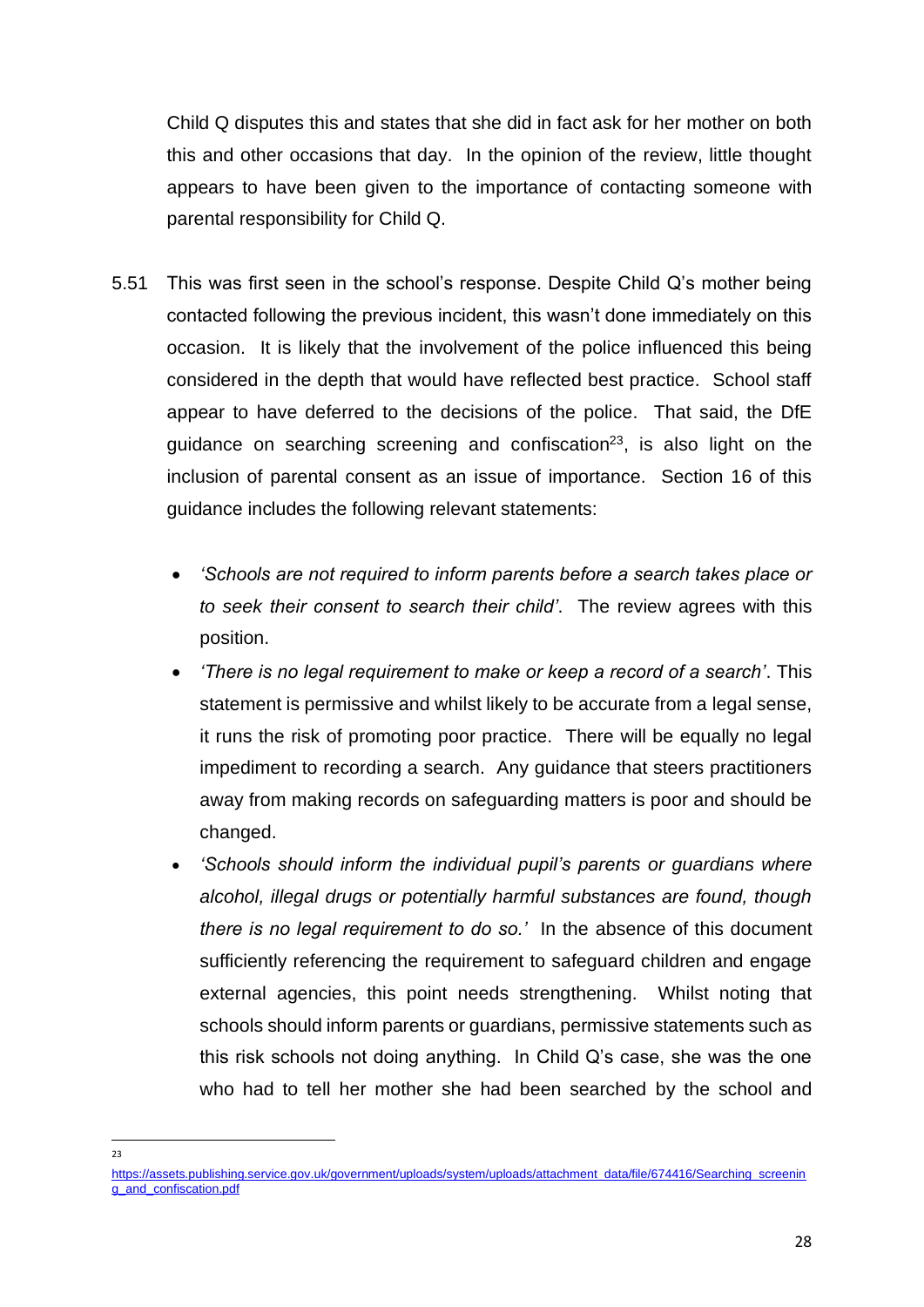stripped searched by the police. In the opinion of the review, this 'legally permissible practice' is not good practice.

**Recommendation 10:** Alongside Recommendation 3, the Department for Education should review and revise its guidance on *Searching, Screening and Confiscation (2018)* to include much stronger reference to the importance of keeping records and engaging parents as part of best safeguarding practice.

- 5.52 In terms of the strip search of Child Q, her mother was neither engaged to seek consent nor informed by the police that the search was going to take place or had taken place. In the opinion of the review this was poor practice.
- 5.53 However, as set out within PACE 1984, there is no specific requirement to gain parental consent prior to a strip search – even those that might involve the exposure of intimate parts of the body. For intimate searches, this position is different. Annexe A, 2B of the Revised Code C, PACE 1984 states:

*'In the case of a juvenile or a vulnerable person, the seeking and giving of consent must take place in the presence of the appropriate adult. A juvenile's consent is only valid if their parent's or guardian's consent is also obtained unless the juvenile is under 14, when their parent's or guardian's consent is sufficient in its own right.'*

- 5.54 Both the review and the reference group struggled to understand the rationale behind these differing approaches to consent. On the face of it, the law appears to suggest that the requirement for a child to expose their intimate body parts is insufficiently significant to require their parents to be told it is going to happen.
- 5.55 This fundamentally fails to acknowledge the dehumanising and traumatic impact that such searches can have on children, and again, the important role that parents / carers have in terms of protecting their own children. It potentially minimises the ability of parents / carers to provide immediate support. The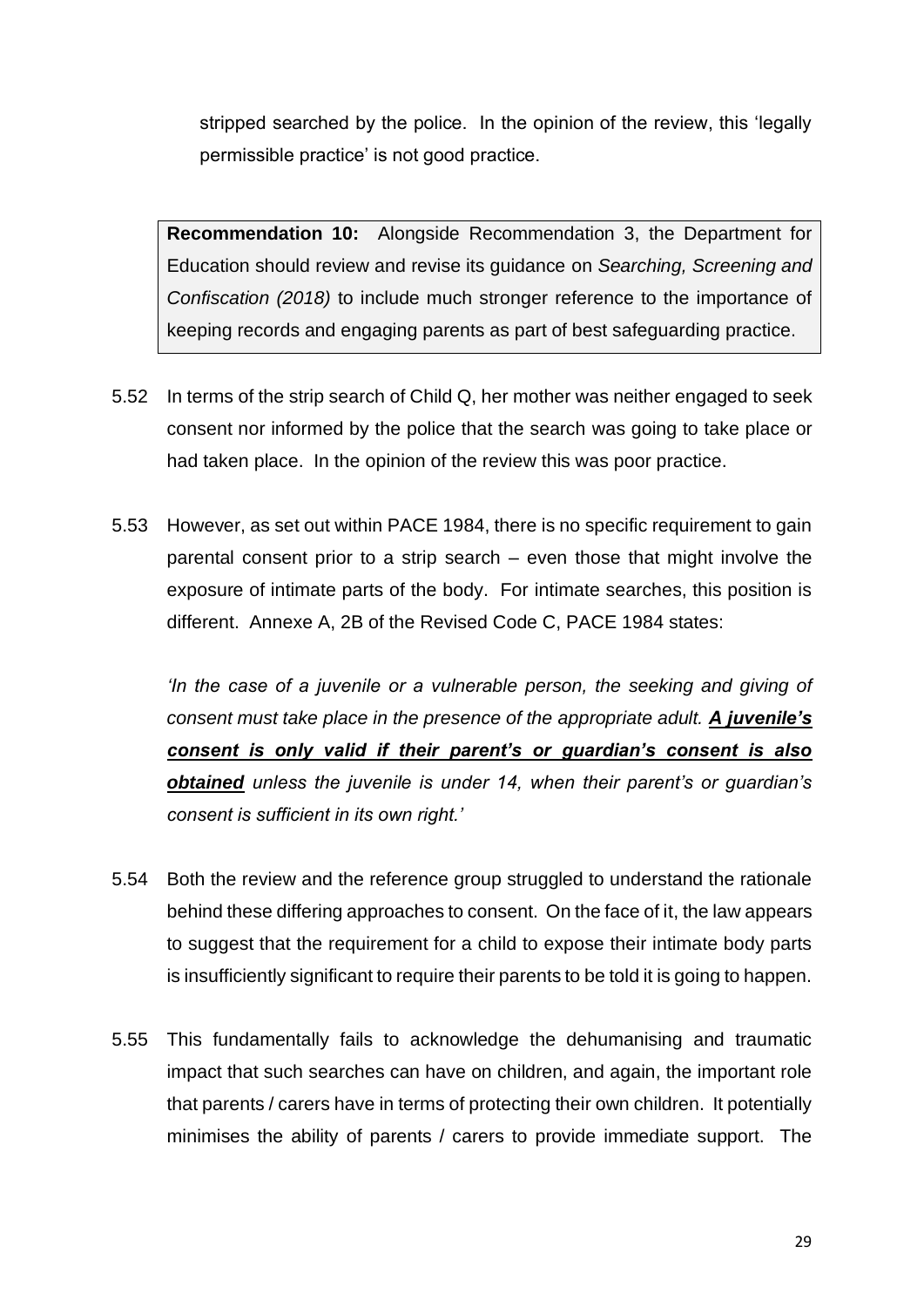review struggled to see how the absence of any requirement to even tell parents that a strip search was going to take place could be in a child's best interests.

**Recommendation 11:** The Home Office and the National Police Chiefs Council should seek to strengthen the Revised Code C, PACE 1984 to better define the engagement of parents / carers / guardians when strip searches that involve the exposure of intimate parts of the body are undertaken on children.

- 5.56 The review considers that benefits could also be accrued by educating and empowering young people to better understand their rights in respect of stop and search activity by the police.
- 5.57 Indeed, Child Q was fully compliant with the school's search of her possessions and compliant with the request to be strip searched by the police. Whilst not advocating she should have been disruptive, she appeared unable to challenge any of the actions being undertaken and is unlikely to have known about what she could expect, even by way of procedure (i.e. such as the requirement for both her and an Appropriate Adult to agree and sign for the Appropriate Adult not to be present during the strip search). She responded in this way, despite being adamant that she had no drugs in her possession and being upset about not being allowed to take her mock examination.
- 5.58 The reference panel considered the arrival of the police at school and how Child Q might have reacted to this trauma. Whilst well-known behavioural responses are the fight, flight, or freeze responses, Child Q may have experienced a fawn response<sup>24</sup>. Flight includes running away, fight is to challenge aggressively, and freeze is when someone becomes unable to move physically or make choices. The fawn response involves rapidly moving to try to please a person to avoid any conflict. This could have accounted for Child Q's compliance.
- 5.59 Whilst only a hypothesis, the circumstances nonetheless highlight evidence of where improvements could be made in directly raising awareness and

<sup>&</sup>lt;sup>24</sup> [https://www.psychologytoday.com/us/blog/addiction-and-recovery/202008/understanding-fight-flight-freeze-and-the-fawn](https://www.psychologytoday.com/us/blog/addiction-and-recovery/202008/understanding-fight-flight-freeze-and-the-fawn-response)[response](https://www.psychologytoday.com/us/blog/addiction-and-recovery/202008/understanding-fight-flight-freeze-and-the-fawn-response)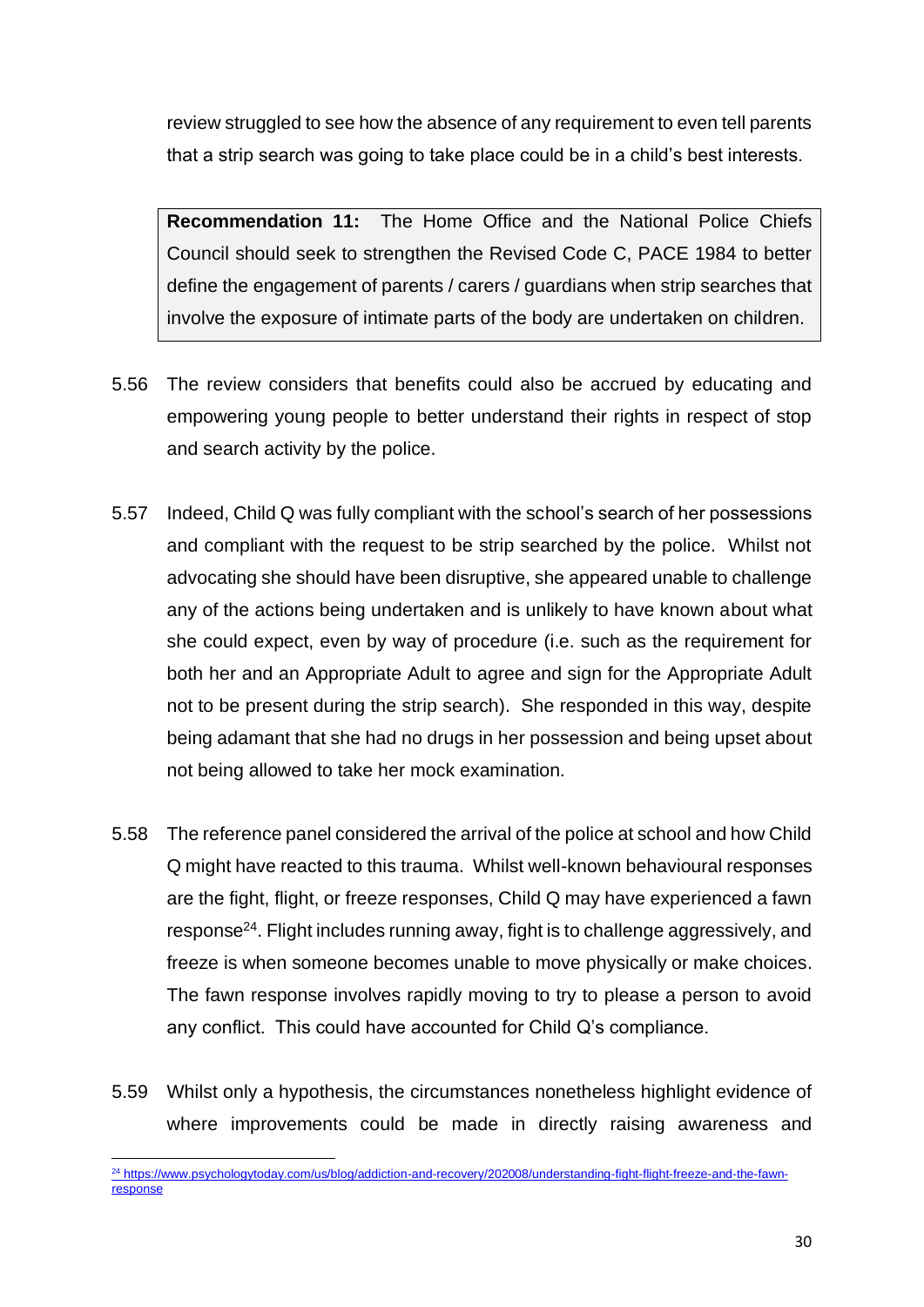knowledge amongst children about their rights. A range of material<sup>25</sup> already exists that could be developed in this context.

**Recommendation 12:** The CHSCP should engage ACCOUNT, Safer Schools Police Officers and other community organisations to develop an awareness raising programme across schools and colleges about stop and search activity by the police.

#### <span id="page-31-0"></span>**Covid-19**

**Finding 7: The Covid-19 restrictions in place at the time appeared to have frustrated effective communication between school staff and the Safer Schools Officer.** 

- 5.60 The Safer Schools Police Officer (SSPO) was not on the school premises due to the Covid-19 restrictions in place at the time. In usual circumstances, it is likely that the SSPO would have been directly involved with Child Q and this may have led to a different response. Whilst only a hypothesis, the review is alert to the fact that the attending officers that strip searched Child Q had no experience of working in schools.
- 5.61 The SSPO's absence may also have contributed to a dilution in the accuracy of information sharing and a collective understanding about what was being asked for and what would happen. There remain differing accounts provided by teachers and the SSPO as to what exactly the police were being contacted for and the expectations of their subsequent actions.
- 5.62 Whilst no specific recommendations are made in respect of Covid-19 arrangements, there is relevant learning to be accrued about how the SSPO role can help promote a wider understanding about stop and search powers and how these relate to children.

<sup>&</sup>lt;sup>25</sup> [https://www.london.gov.uk/sites/default/files/kyr\\_inner\\_april\\_19\\_v5\\_new.pdf](https://www.london.gov.uk/sites/default/files/kyr_inner_april_19_v5_new.pdf)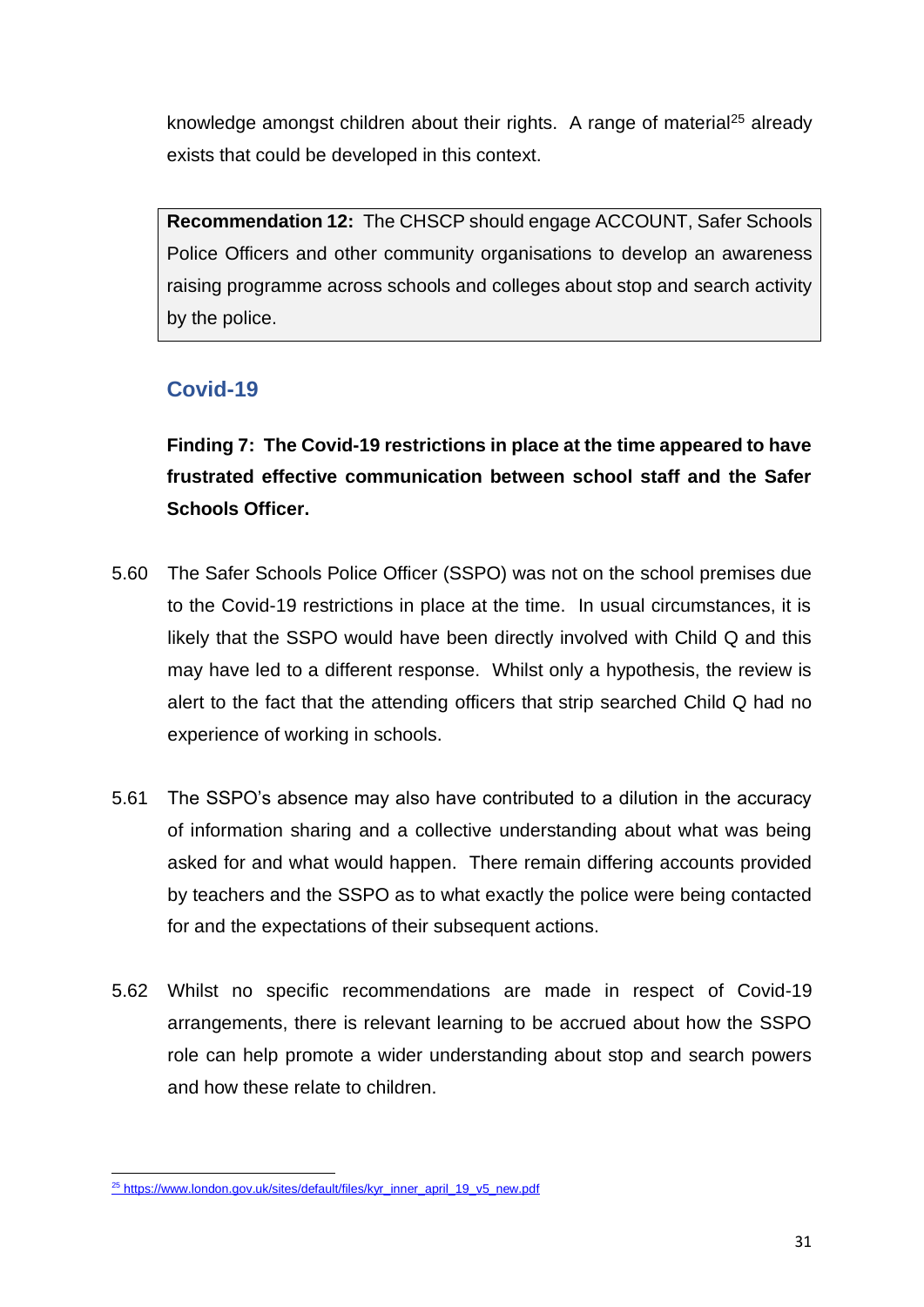#### **Racism**

- <span id="page-32-0"></span>**5.63 Finding 8: Having considered the context of the incident, the views of those engaged in the review and the impact felt by Child Q and her family, racism (whether deliberate or not) was likely to have been an influencing factor in the decision to undertake a strip search.**
- 5.64 The actions of professionals involved on the day of the strip search have been evaluated in the context of Child Q's ethnicity and whether she was treated differently because she is Black.
- 5.65 The importance of this line of enquiry is starkly reflected in several events that took place around the same time. Significantly, some six months prior, George Floyd was tragically killed in the USA and there were repercussions around the globe, including in the UK. It brought into sharp focus some of the negative experiences that Black and Global Majority Ethnic communities can experience when interacting with the police. Valid questions have been raised about racism within the police and other agencies, the priority given to tackling this and whether organisational commitment ever rises above the rhetoric.
- 5.66 The strip search of Child Q also took place two months before HMICFRS<sup>26</sup> published its report into the disproportionate use of police powers<sup>27</sup>. In her introduction to the HMICFRS report, Wendy Williams CBE, HM Inspector of Constabulary stated:

*'Some of the most intrusive and contentious police powers are those that allow the police to use force and to stop and search people. Some view stop and search as a valuable tool in the fight against crime, while others argue that its use has little effect on crime rates and can in fact increase disorder. For some, particularly Black, Asian and Minority Ethnic people, it can reinforce the perception that there is a culture of discrimination within the police. And, now* 

<sup>&</sup>lt;sup>26</sup> Her Majesty's Inspectorate of Constabulary and Fire & Rescue Services

<sup>&</sup>lt;sup>27</sup> Disproportionate use of police powers - [A spotlight on stop and search and the use of force, HMICFRS Feb 21](https://www.justiceinspectorates.gov.uk/hmicfrs/wp-content/uploads/disproportionate-use-of-police-powers-spotlight-on-stop-search-and-use-of-force.pdf)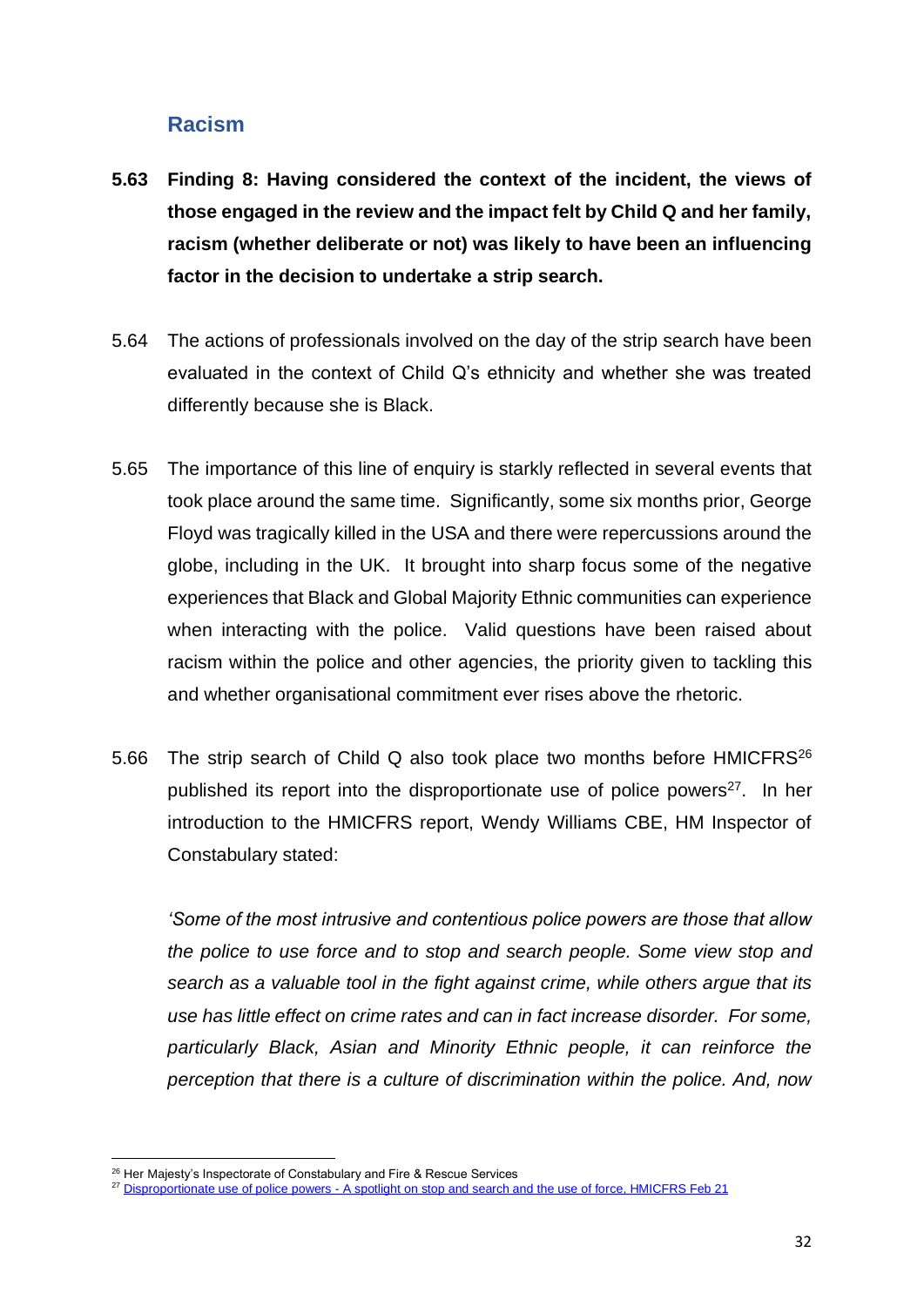*that we have some long-awaited data on the police use of force, similar concerns are arising about this area of practice.'* 

- 5.67 In framing the rationale for this finding, the review has intentionally avoided the use of '*unconscious bias'*. In the opinion of both the review and its reference group, as a term, this somewhat excuses the actions of those involved. It gives the perception that agencies and its practitioners aren't accountable for what they say or do and that they are unable to pause, reflect and consciously control their actions. It similarly suggests that the behaviour and culture within organisations can't be changed. The review disagrees.
- 5.68 Furthermore, Child Q and her family strongly believe that the strip search of Child Q was a racist incident. Whilst acknowledging the ongoing debate concerning definitions<sup>28</sup>, the review and reference group were clear that the perception of the victim is central to how racism is defined.
- 5.69 Indeed, the review and reference panel held a firm view that had Child Q not been Black, then her experiences are unlikely to have been the same. This view is broadly supported when looking at the disproportionality evidenced in a previous inspection of custody suites in the MPS. Undertaken by HMICFRS and HM Inspectorate of Prisons in 2018<sup>29</sup>, this inspection found clear evidence of a disproportionate approach in this area of practice.

*'Force data indicated that the numbers of strip searches were high and included many children and a significantly higher proportion of black and minority ethnic detainees compared against the overall throughput. We concluded that overall not all strip searches were warranted or properly justified.'* 

5.70 The full reasons behind why racism continues to feature in professional safeguarding practice are without doubt wide-ranging and complex. The review is simply unable to de-construct all these areas within this report.

<sup>&</sup>lt;sup>28</sup> [Commission on Race & Ethnic Disparities 2021](https://assets.publishing.service.gov.uk/government/uploads/system/uploads/attachment_data/file/974507/20210331_-_CRED_Report_-_FINAL_-_Web_Accessible.pdf)

<sup>&</sup>lt;sup>29</sup> [Metropolitan Police Service police custody suites, Jan 2019](https://www.justiceinspectorates.gov.uk/hmiprisons/inspections/metropolitan-police-service-police-custody-suites/)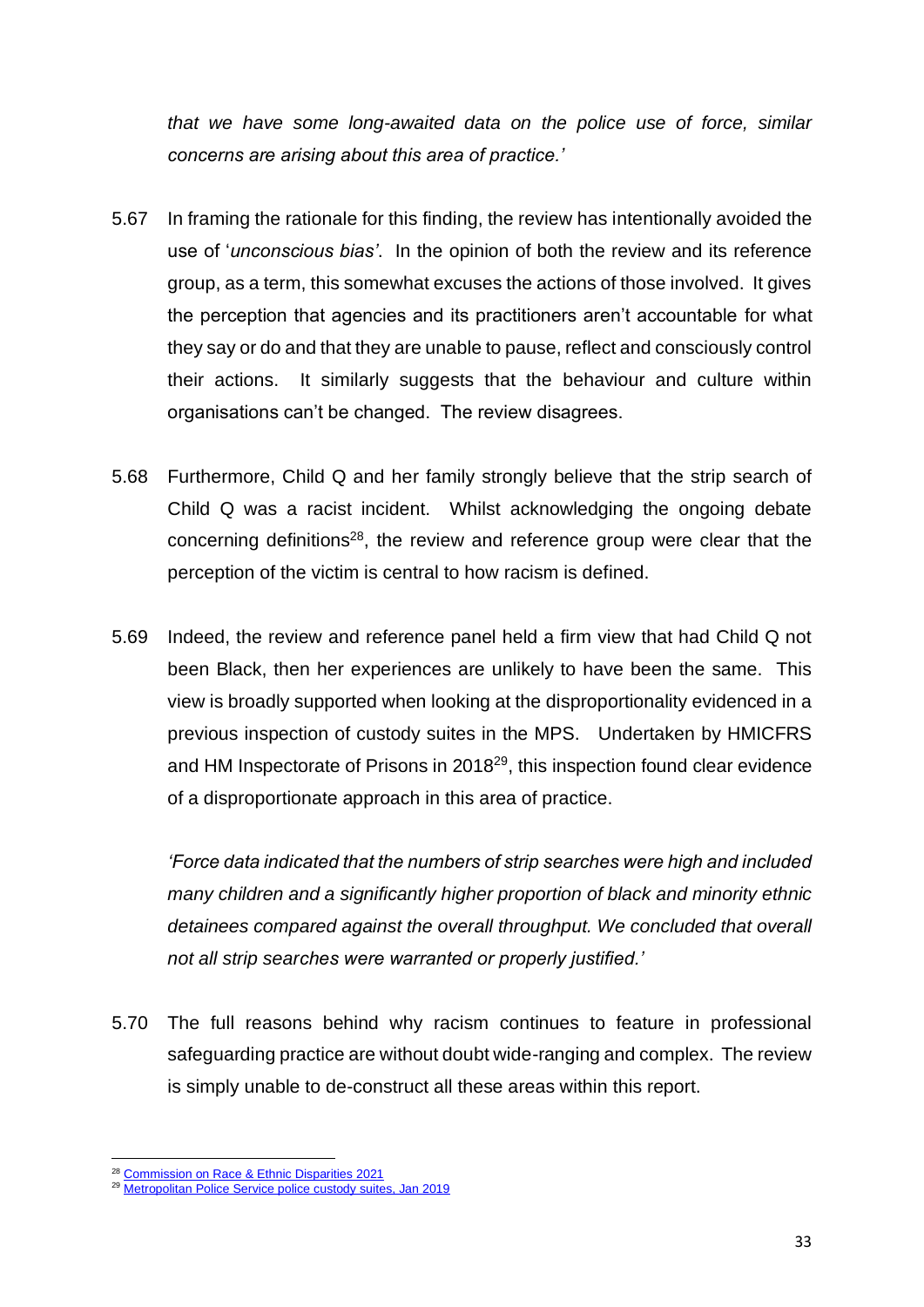- 5.71 That said, one feature believed to have a significance to the experience of Child Q is that of adultification bias. This concept is where adults perceive Black children as being older than they are. It is '*a form of bias where children from Black, Asian and minoritised ethnic communities are perceived as being more 'streetwise', more 'grown up', less innocent and less vulnerable than other children. This particularly affects Black children, who might be viewed primarily as a threat rather than as a child who needs support*' 30 .
- 5.72 A US study by Georgetown Law's Center on Poverty and Inequality in 2017<sup>31</sup> found that Black girls as young as five years old were seen '*as being less in need of protection and nurturing compared to their white counterparts.*' Research also showed that Black girls were 2.7 times more likely to be referred to the juvenile justice system, 2 times more likely to be disciplined for minor violations at school and 20% more likely to be charged with a crime. Whilst a US study, these experiences won't be isolated there.
- 5.73 In reflecting on how adultification bias might have been evident in practice with Child Q, this can be seen in the fact that she received a largely criminal justice and disciplinary response from the adults around her, '*rather than a child protection response'*. This firmly echoes the findings of Davis and Marsh, 2020<sup>32</sup>. The review believes there to be a high level of probability that practitioners were influenced in this regard. The disproportionate decision to strip search Child Q is unlikely to have been disconnected from her ethnicity and her background as a child growing up on an estate in Hackney.
- 5.74 Recognising the need to immediately influence practice in this regard, the CHSCP commissioned a 12-month programme of multi-agency training sessions on adultification bias. Initially delivered to senior leaders across the safeguarding partnership, this training covers the broad concepts of racism, intersectionality and adultification bias, helping practitioners understand notions

<sup>30</sup> [https://learning.nspcc.org.uk/safeguarding-child-protection/children-from-black-asian-minoritised-ethnic](https://learning.nspcc.org.uk/safeguarding-child-protection/children-from-black-asian-minoritised-ethnic-communities#heading-top)[communities#heading-top](https://learning.nspcc.org.uk/safeguarding-child-protection/children-from-black-asian-minoritised-ethnic-communities#heading-top)

<sup>31</sup> [https://www.law.georgetown.edu/news/research-confirms-that-black-girls-feel-the-sting-of-adultification-bias-identified-in](https://www.law.georgetown.edu/news/research-confirms-that-black-girls-feel-the-sting-of-adultification-bias-identified-in-earlier-georgetown-law-study/)[earlier-georgetown-law-study/](https://www.law.georgetown.edu/news/research-confirms-that-black-girls-feel-the-sting-of-adultification-bias-identified-in-earlier-georgetown-law-study/)

 $32$  Davis, J. and Marsh, N. (2020) Boys to men: the cost of 'adultification' in safeguarding responses to Black boys, Critical and [Radical Social Work,8\(2\): 255–259.](https://www.ingentaconnect.com/contentone/tpp/crsw/2020/00000008/00000002/art00009)